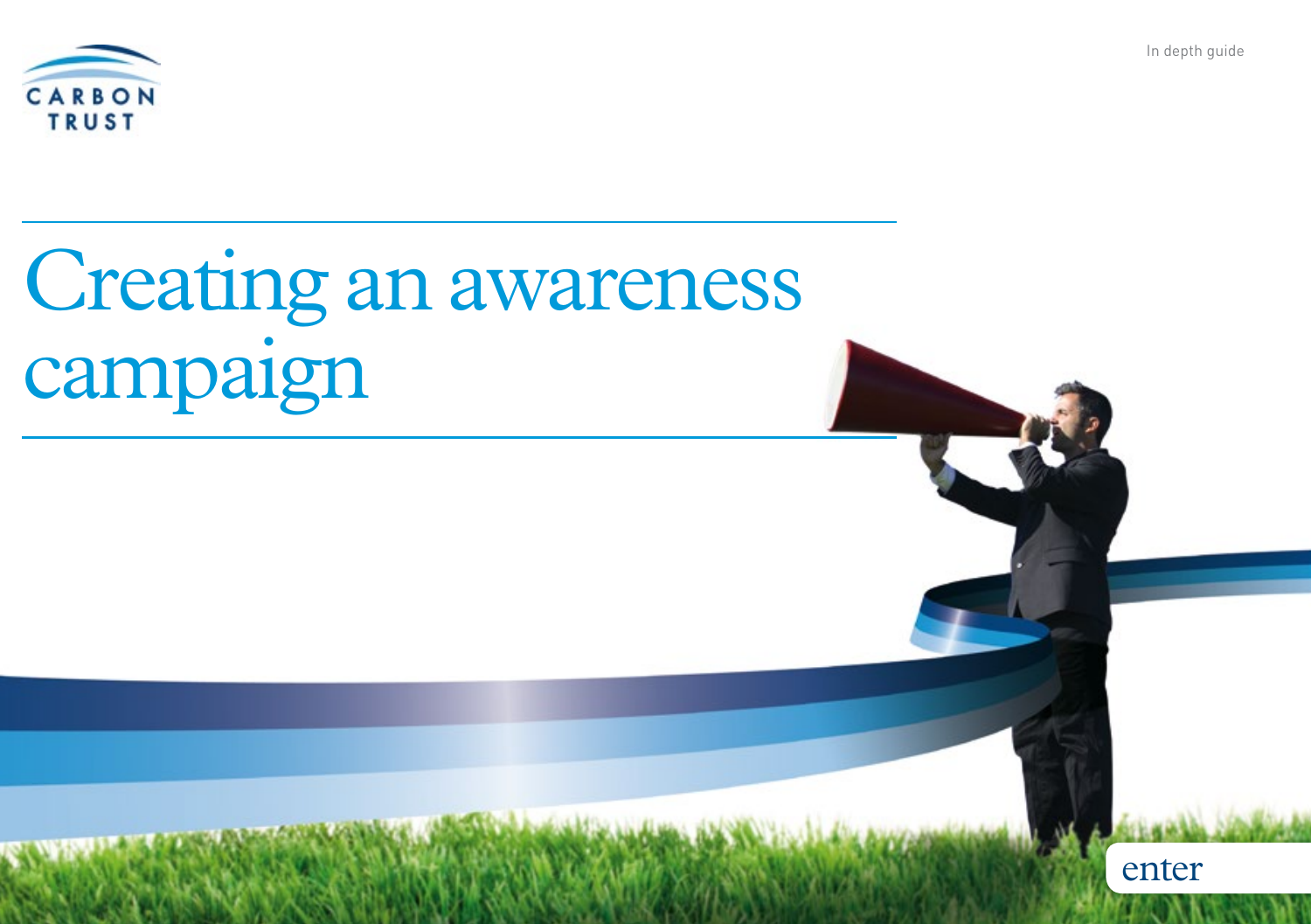# **Contents**

<span id="page-1-3"></span><span id="page-1-2"></span><span id="page-1-1"></span><span id="page-1-0"></span>

| 03 |
|----|
|    |
| 04 |
| 06 |
| 14 |
| 16 |
| 18 |
| 25 |
| 27 |
| 28 |
|    |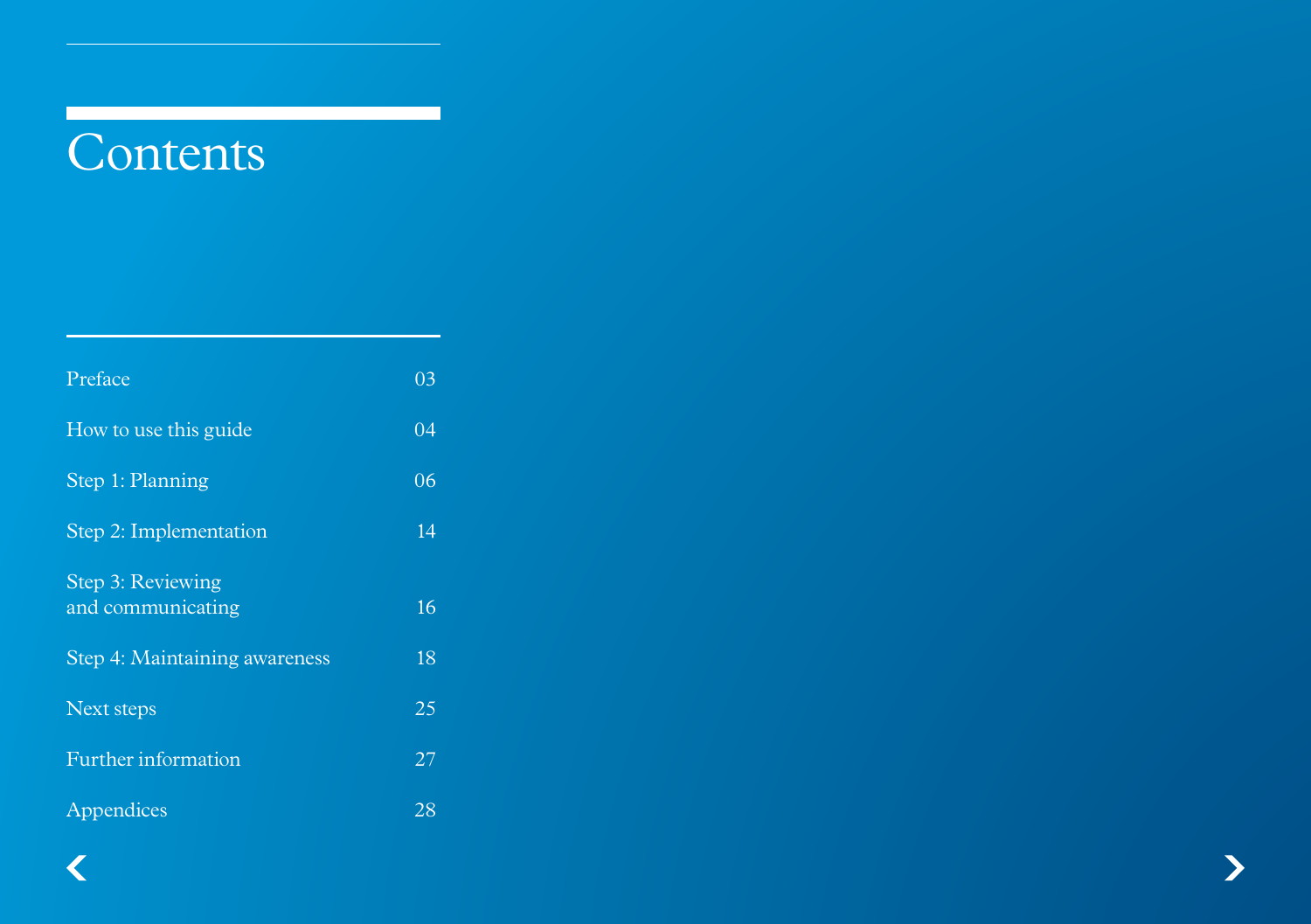# <span id="page-2-0"></span>Preface

The UK's annual energy spend is  $\text{\emph{f}}_2$ , 23, 645 million and most businesses could save 10% off their energy bills through no or relatively low cost measures. Energy efficiency in the workplace cuts costs, improves competitiveness and helps safeguard profits and employment. It also enhances an organisation's reputation by reducing carbon emissions, which helps to combat climate change. A first step is to raise awareness amongst all staff of energy use and its implications.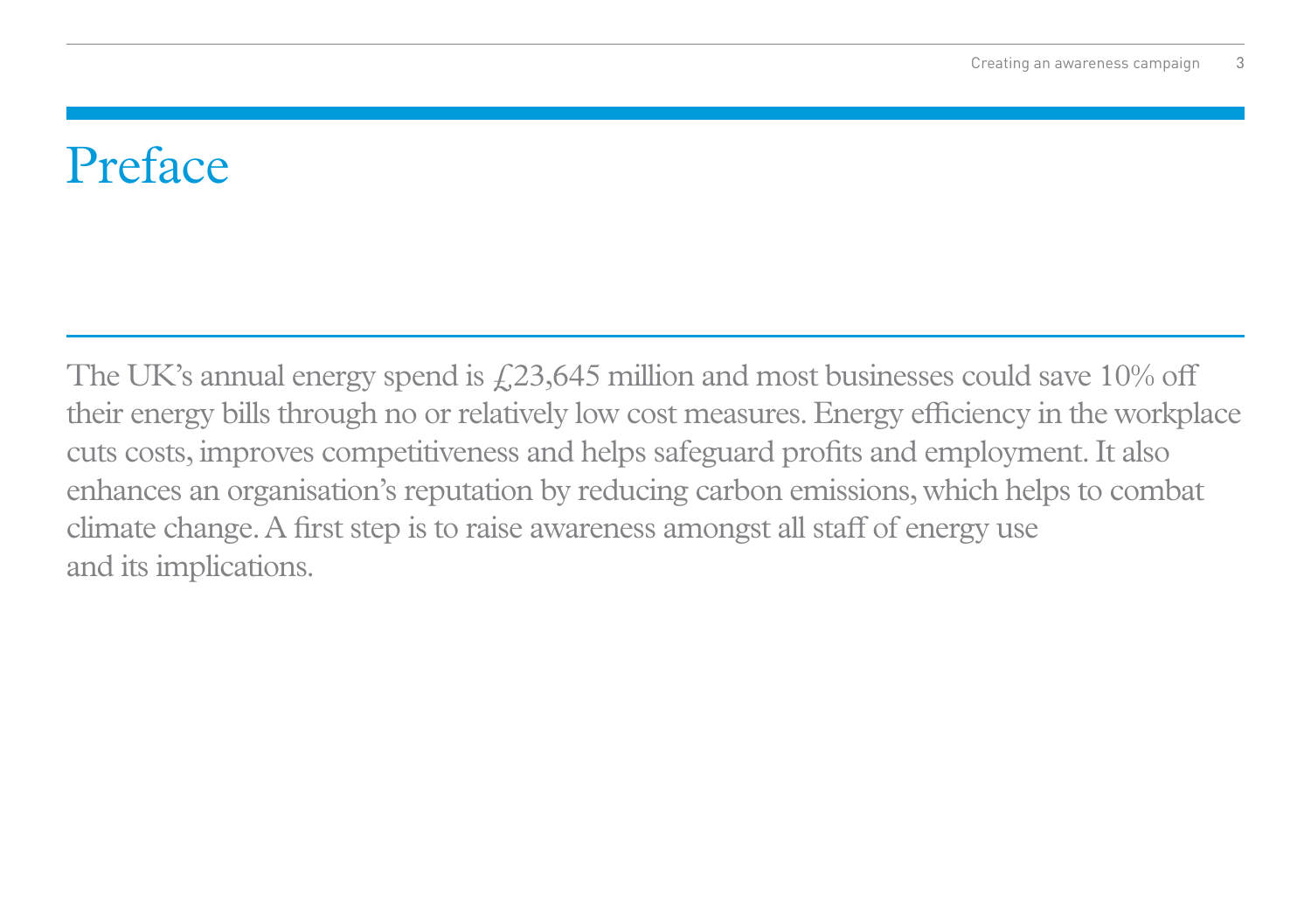# <span id="page-3-0"></span>[How to use this guide](#page-1-0)

This guide is for whoever in the organisation has responsibility for managing energy, together with those who have supporting roles, including internal training and communications staff.

Ideally energy awareness and cultural change should complement other elements of good practice as part of an integrated approach to energy management in your organisation.

This guide provides ideas and resources to motivate everybody to save energy. This will ensure long-term benefits for people, the organisation and the environment. You should also read the Carbon Trust guides: [An introduction to energy management \(CTV045\)](http://www.carbontrust.com/energymanagement) and [the more in-depth Energy management](http://www.carbontrust.com/energymanagement)  [guide \(CTG054\)](http://www.carbontrust.com/energymanagement) to learn how to implement the wider aspects of energy management across your organisation.

Larger organisations may wish to use a variety of measures from the guide. These could be integrated into employee engagement and training activities for health and safety, operational practices, and new employee

induction, for example. Smaller organisations may prefer to undertake a few activities at a time, such as staff briefings and email campaigns.

# **Customise**

The best way to create your energy awareness programme depends on your own circumstances. Some companies are more advanced than others, and some people are less energy aware than their colleagues.

Think how the information in this guide relates to your own organisation and tailor your energy awareness programme accordingly. You may already have initiatives in place that you can develop, or you might need to try different tactics to get your campaign noticed.

You may not need to use all the ideas outlined here. Please choose those appropriate for your circumstances.

There are four essential steps to making energy awareness part of your organisation:

- good planning so you can realistically achieve your goals
- $\bullet$  effective implementation choosing the correct time and assigning roles and responsibilities
- checking the effectiveness of the programme and reviewing awareness throughout your company – allowing room for feedback
- maintaining the right level of commitment.

You know what works best for your organisation and your people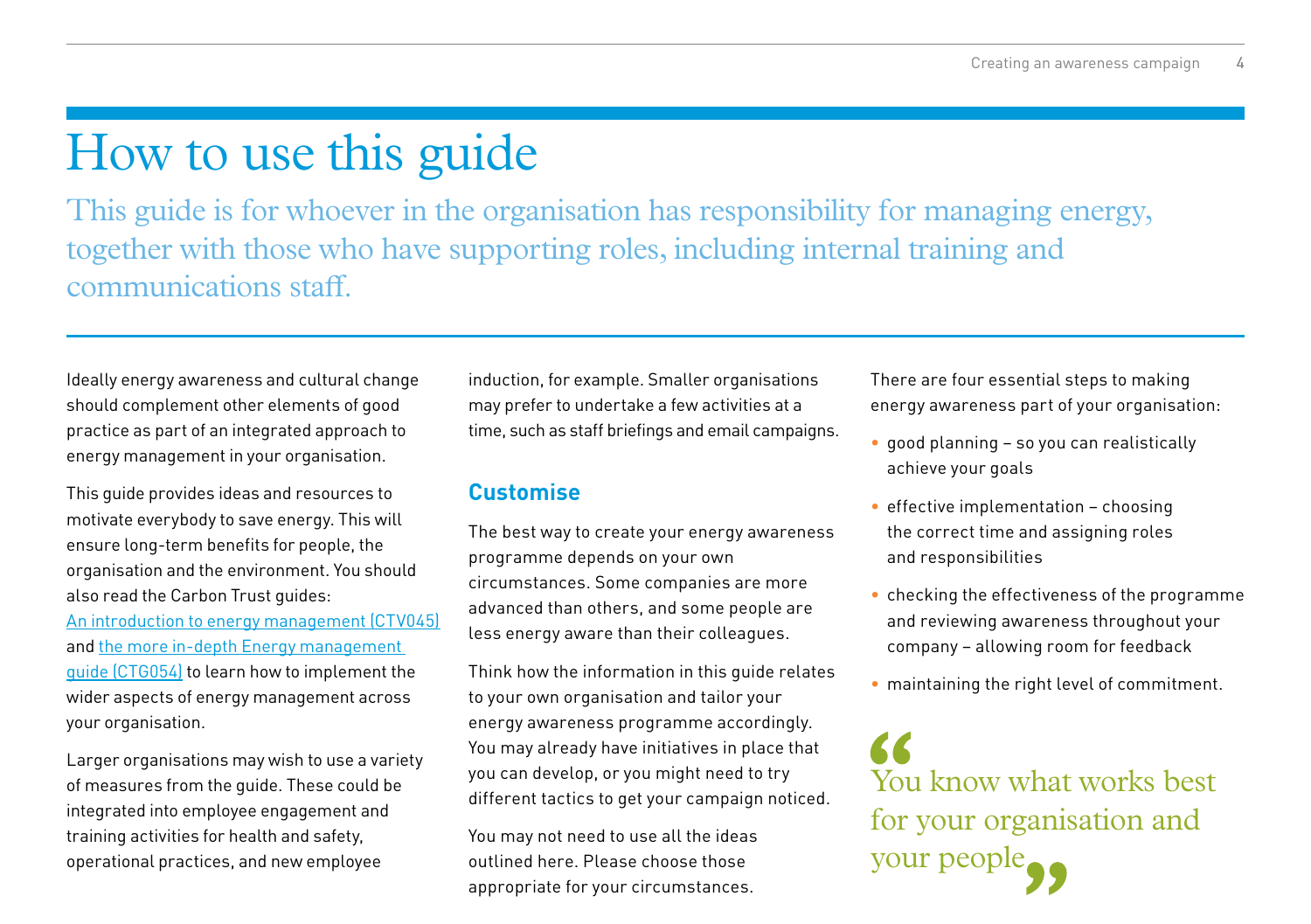For free advice on saving energy within your organisation, download our guides at [www.carbontrust.com/resources](http://www.carbontrust.com/resources).

A number of free [employee awareness](http://www.carbontrust.com/awareness)  [resources](http://www.carbontrust.com/awareness) – such as downloadable posters, booklets and stickers are available online. See the stickers section on [page 20](#page-19-0) to see how they can be used effectively.



#### Figure 1 The four steps to implementing an awareness programme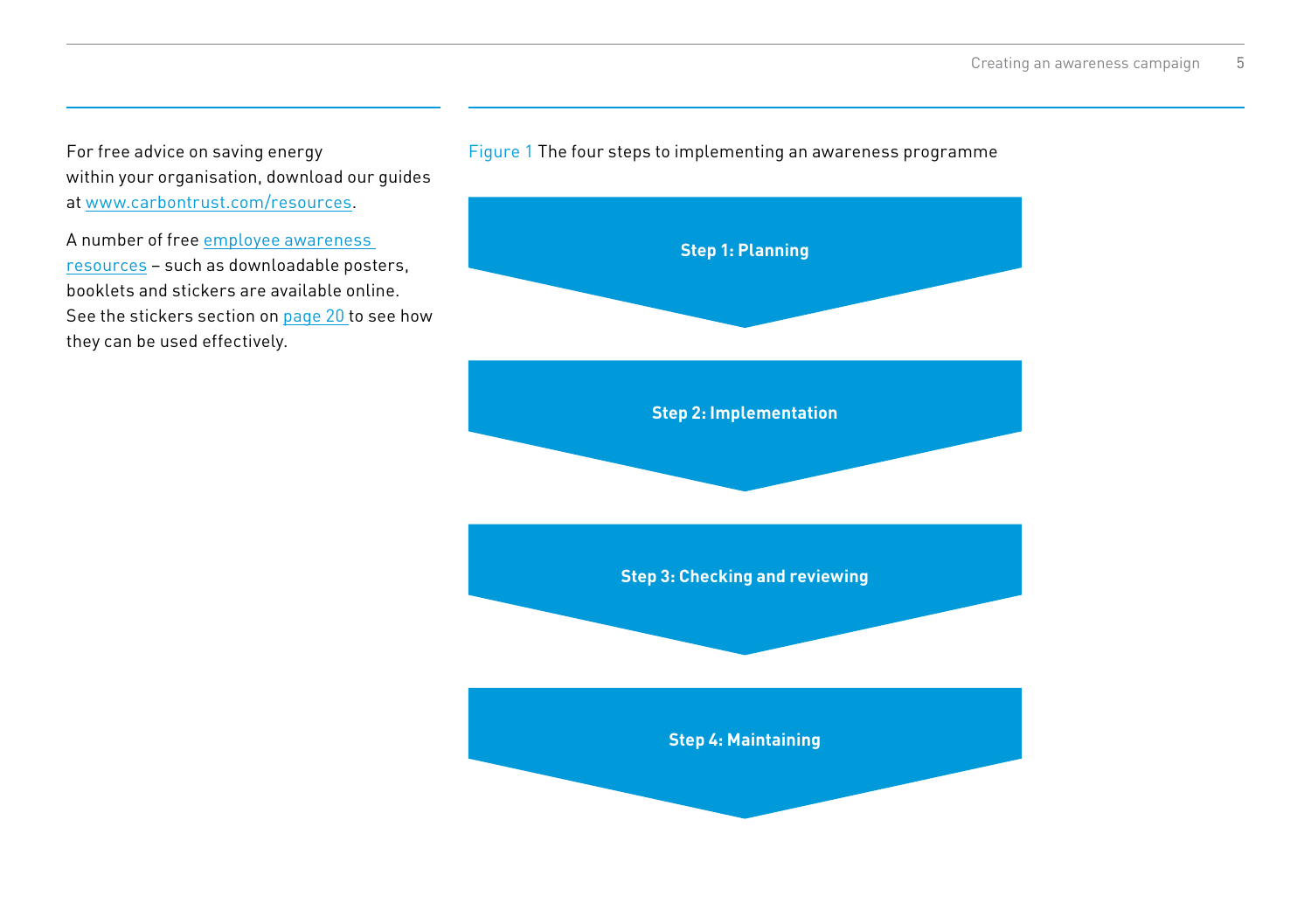# <span id="page-5-0"></span>[Step 1: Planning](#page-1-1)

Good planning is fundamental to the success of an energy awareness programme. The main points to consider are:

- • support and resources
- vour current situation
- • your target audience and goal setting
- messages and communication channels.

# **Support and resources**

Support from senior management is critical and should be visible to all staff in the organisation. Without their support, your programme might not work. Persuading a member of the management team to champion the campaign will significantly improve its chances of success.

You will need practical resources to begin your energy awareness programme. Where will you get them from? Who has the authority to grant them? You might want to set up an 'energy team' which includes representatives from all parts of the organisation. If this is not appropriate, make sure you can call upon help for specific aspects of the programme.

- People you may need others to help you run the initiative. Approach potential candidates and ask them to commit to the programme.
- Services think about whose support you will need – IT, in-house reprographics or human resources, for example.
- Systems how does your organisation disseminate information? Systems already in place could include internal mail, intranets or standard communication from human resources.

# Secure a budget

Plan a realistic budget. You will need to budget for producing and distributing promotional materials, and for incentives such as competition prizes. Money spent preparing good quality materials will increase your chances of overall success. We estimate that you will need between 1% and 2% of the total annual utility bill to create a successful energy awareness programme – which should lead to savings in the order of 5% to 10%, making the investment well worthwhile. To keep costs down, make the most of existing internal resources and supporting material from the Carbon Trust.

#### Time allocation

Make sure you have allowed sufficient time to carry out the programme effectively.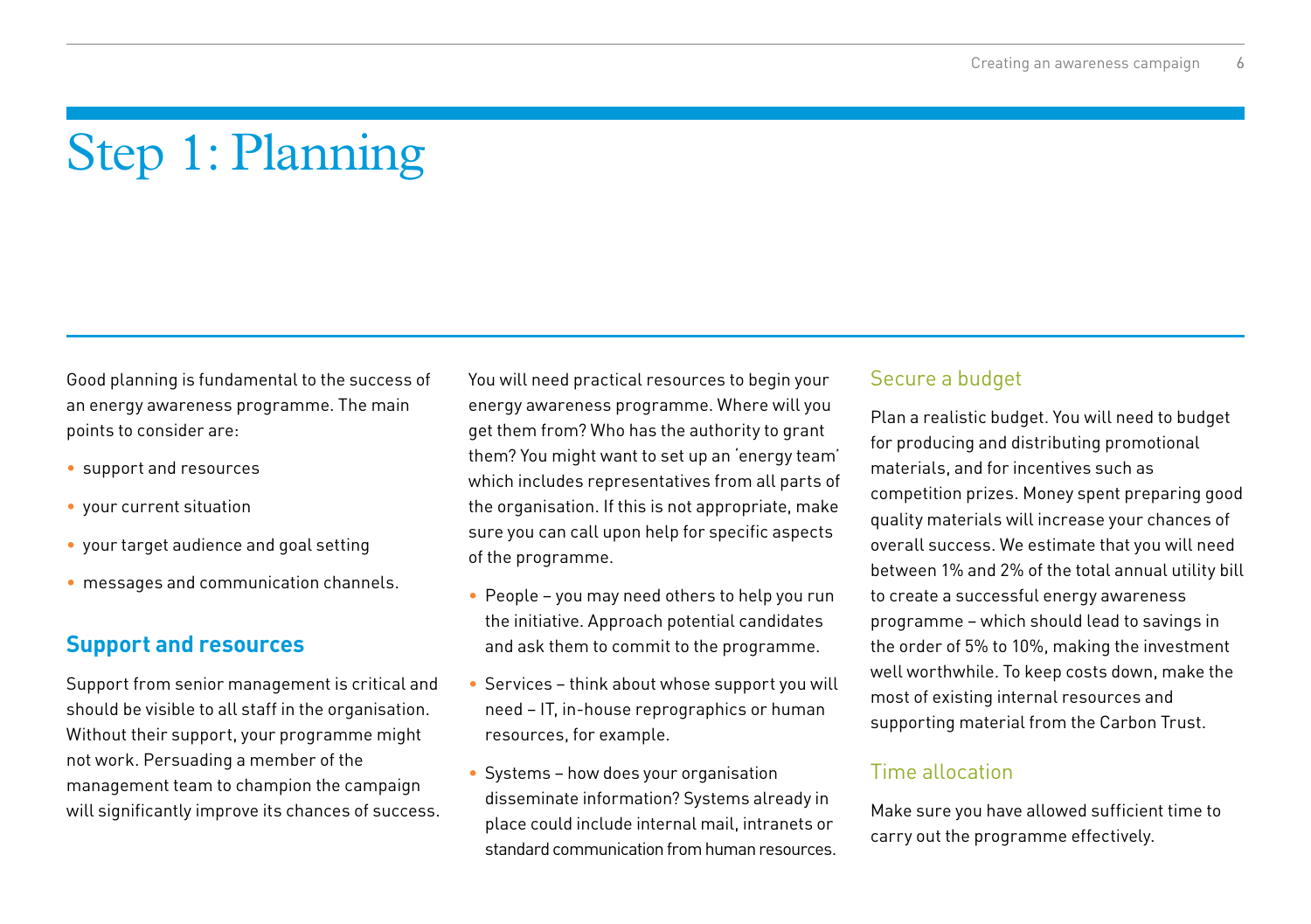Specify your own role in your work schedule. Decide what you are going to do and set aside particular times when you will carry out these tasks. If possible, dedicate a set time each week to the awareness programme.

Remember to consult your colleagues. Allow time for them to provide feedback. Make sure you take on board comments, suggestions and queries. If you don't, people will lose interest and you will lose the benefits of any good work to date.

# **Your current situation**

Once you have secured resources and been assured support, you can start to assess where you are now. The following are ways of assessing and recording your current situation. Do this before, during and after the campaign, and compare and publicise the results.

- Know and understand your company's energy consumption.
- Find out how aware staff are about energy waste.
- Identify where, how and by whom most energy is wasted.

# **Myth**

Turning a thermostat up to well above the temperature required will heat up a room quicker.

# **Reality**

A room will heat up at the same rate, whether the thermostat is set to 20ºC or 25ºC. If the thermostat is set above the temperature required, energy will be wasted once that temperature is achieved.

### Know and understand your company's energy consumption

An understanding of how your organisation currently uses energy, both in terms of cost and units of energy (usually in kilowatt hours, or kWh), should underpin any campaign.

Managing energy information effectively is a key element of good energy management. It will also be a source of useful facts and figures, such as costs to your organisation or the performance of different departments, which you can use in your campaign. Further

information can be found in the Metering, Monitoring and Targeting (MM&T) section of the Energy Management page on our [website,](http://www.carbontrust.com/energymanagement)  [www.carbontrus](http://www.carbontrust.com/energymanagement)t.com/energymanagement

#### Find out how aware staff are about energy waste

Get your colleagues to complete the short questionnaire on [page 28](#page-27-0) of this guide. You may want to complete it with them to glean more information about current attitudes and awareness, and to make sure it gets done within your timeframe. Calculate the results in each section and record the percentages in the Energy Awareness Summary on the following page.

You can monitor whether attitudes are changing by having staff complete the questionnaire before, during and after the campaign.

#### Identify where, how and by whom most energy is wasted

Who or what uses the most energy within the organisation? Which usage can be controlled? Where can you save the greatest amount of energy? Conduct a low-key walk-around to note good and bad practices of energy usage, using the checklist on [page 28](#page-27-0).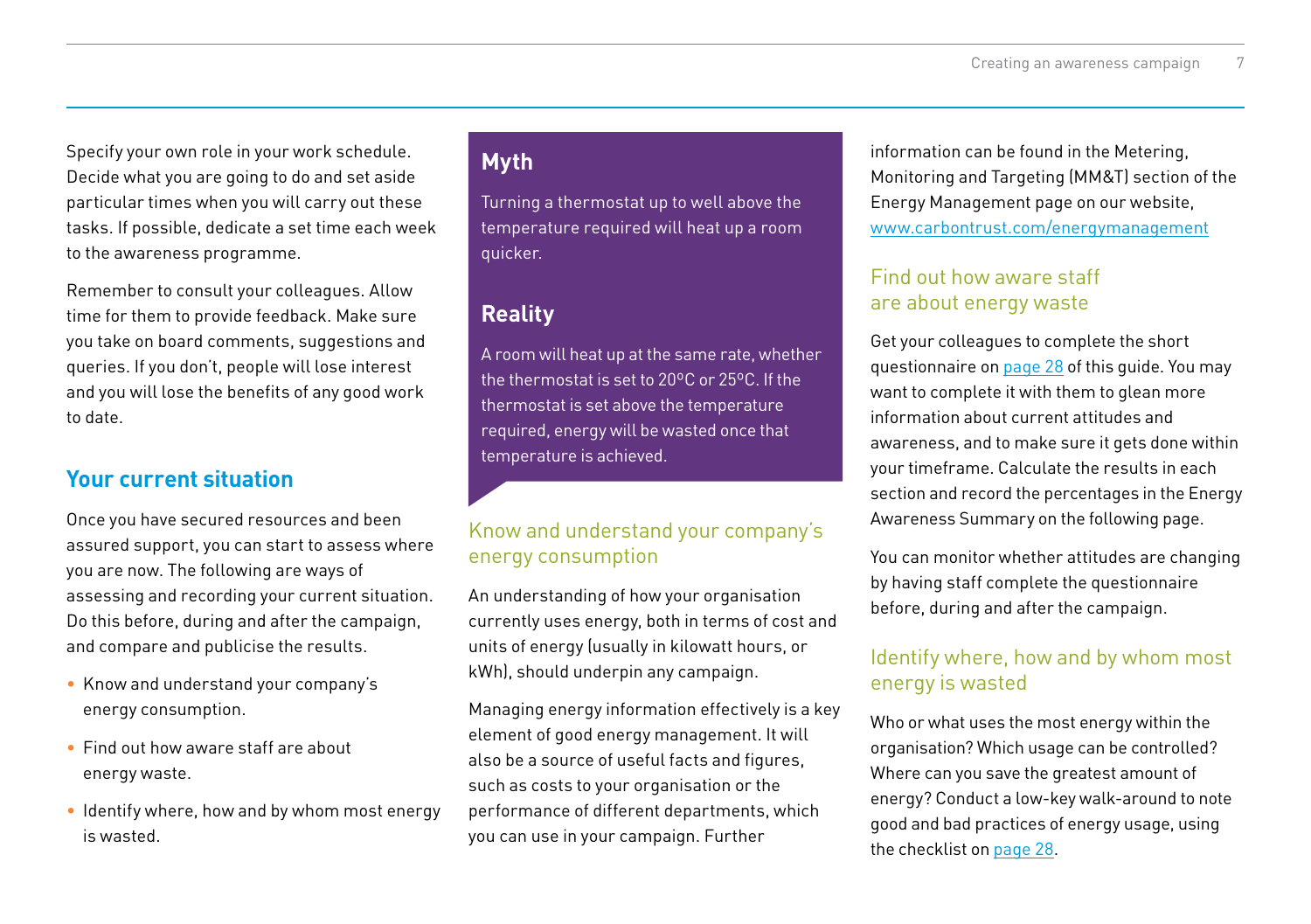<span id="page-7-0"></span>For more detailed survey tips for key technologies such as lighting, heating, refrigeration or compressed air please d[ownload](http://www.carbontrust.com/energymanagement)  [Energy Surveys - A practical gui](http://www.carbontrust.com/energymanagement)de (CTG055).

You may be able to monitor energy use on an area-by-area basis using dedicated metering. Such decisions should be part of your MM&T programme.

# **Your target audience and goal setting**

Information from the questionnaire will help you decide who should be targeted and on which level (financial or environmental, for example) to base your campaign and messaging.

- Define your audience.
- Target high-energy users.
- Identify what they need to do.
- Set your goals.

# Define your audience

Your colleagues – many different groups and individuals – will all be key to the success of the programme.

These may include the managing director and other senior management, supervisors, business teams and support staff. Don't forget about external contractors, such as cleaners or security staff, who may also use energy or control its use. All these people will influence energy use in different ways. Walk around and talk to people. Most people will be interested in doing their bit to save energy once they are shown how and why.

# Target high energy users

You should already have identified which individuals or groups are responsible for particularly high levels of energy use. Target them first to maximise energy reduction.

# Identify what they need to do

There are many myths surrounding the issue of saving energy and it is vital to dispel them. You will need to address the fact that some individuals may not have the authority to change working procedures, although they should still be empowered to make suggestions that will be taken seriously. You need to think carefully about how people at different levels within the organisation can contribute to saving energy.

#### Set your goals

Use the information gained to set goals: for example, 'Reduce energy costs by 10% in 18 months' or 'Reduce our electricity bill by 5% in 12 months.' Once you've selected your audience you need to decide how to best get your message across. Remember that progress towards specific goals need to be measurable. Also, over-ambitious goals can be counterproductive by demotivating people when they are not met.

#### **Energy** awareness summary

Calculate the results from the questionnaire in this table



#### [Download](http://www.carbontrust.com/media/436278/energy-awareness-summary.pdf)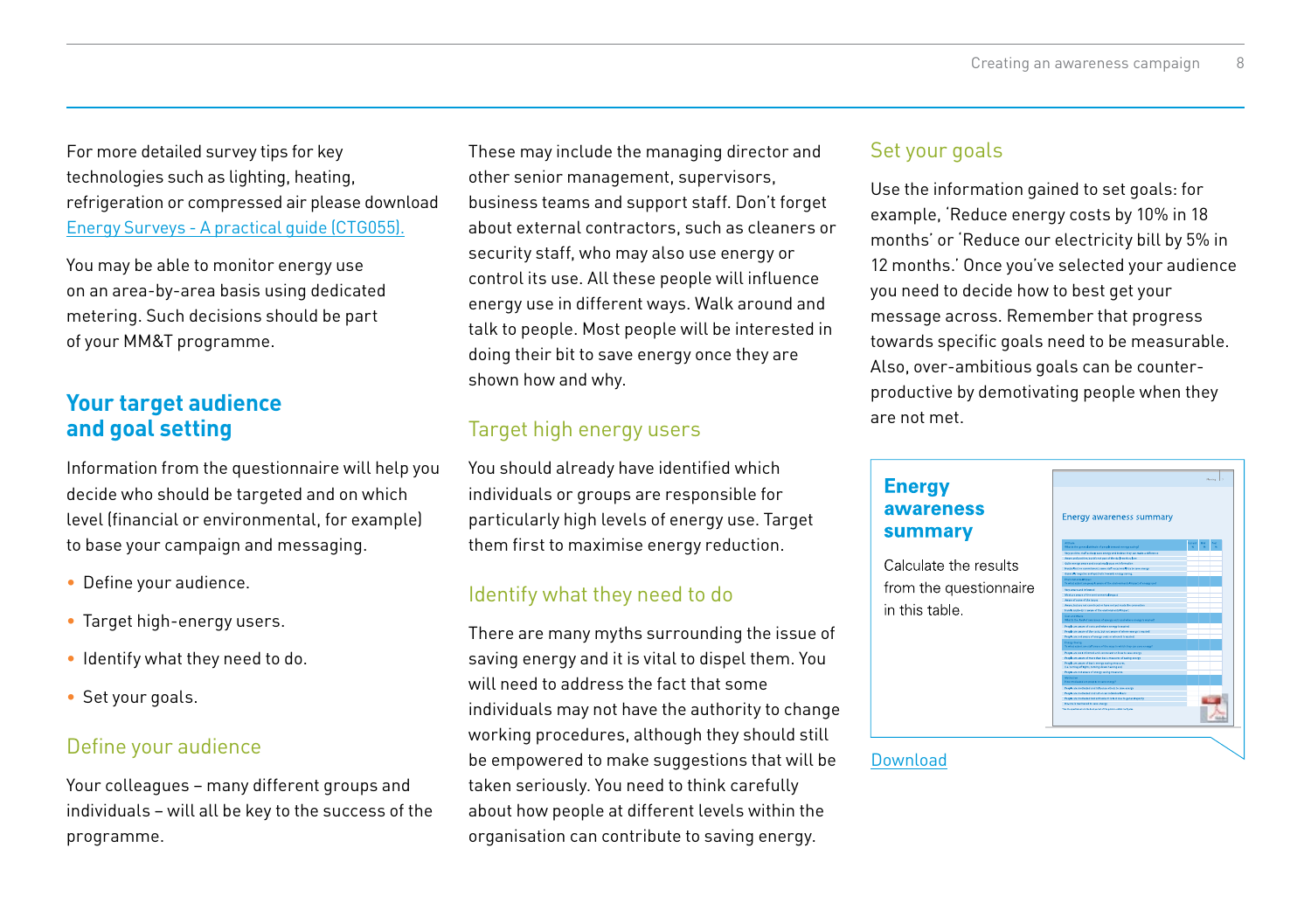### **Messages and communication channels**

- • Create content.
- Select relevant motivational themes.
- Use appropriate language.
- Select the right communication channels.

People are constantly bombarded with promotional messages. Be aware of promotional overload: people tend to look at subjects or issues that interest them and ignore the rest.

Your messages and slogans will have to be punchy and varied to interest different people. There are some examples to be found on [page 24](#page-23-0) – Messages and slogans.

# **Did you know?**

Lighting an office overnight wastes enough energy to heat water for 1,000 cups of tea.

#### Create content

Think about what you want to communicate to your different audiences. How can you best tell your colleagues about your organisation's current energy use and how to reduce it?

Background reading on the scientific evidence and implications of climate change will arm you with useful information as there will invariably be sceptics. A good source of facts is the Carbon Trust report [The climate change challenge](http://www.carbontrust.com/resources/reports/advice/the-climate-change-challenge)  [\(CTC502\)](http://www.carbontrust.com/resources/reports/advice/the-climate-change-challenge). This information could also be used in presentations and posters if you think your organisation will respond to facts like these.

Asking people to do too many things at once may be confusing and too daunting. Group the messages by topic: heating, lighting and computers, for example. People are more likely to take action if they are given only one or two activities to carry out. In an industrial workplace, aim for simplicity: for example, "Can you switch off unused equipment at lunchtime?"

### Select relevant motivational themes

In cold weather, focus on heating messages; in hot weather, highlight cooling. For the rest of the time, consider messages which deal with lighting or equipment.

Staff may not respond to being told to save energy. The message "Switch off lights while not in use" without a rationale may meet with apathy or even resentment. Motivate people and offer incentives by stating underlying reasons.

People will respond to different reasons for saving energy, and it also depends on their position and how long they have been with the organisation. It might also be important to consider the kind of person they are, and the things they respond to outside of work. Senior management will be motivated by the business benefits, while other staff are more likely to respond to something which will benefit them directly, such as reinvesting savings to improve facilities, like the kitchen or common room. Use the table on the next page to help you decide what will motivate your staff.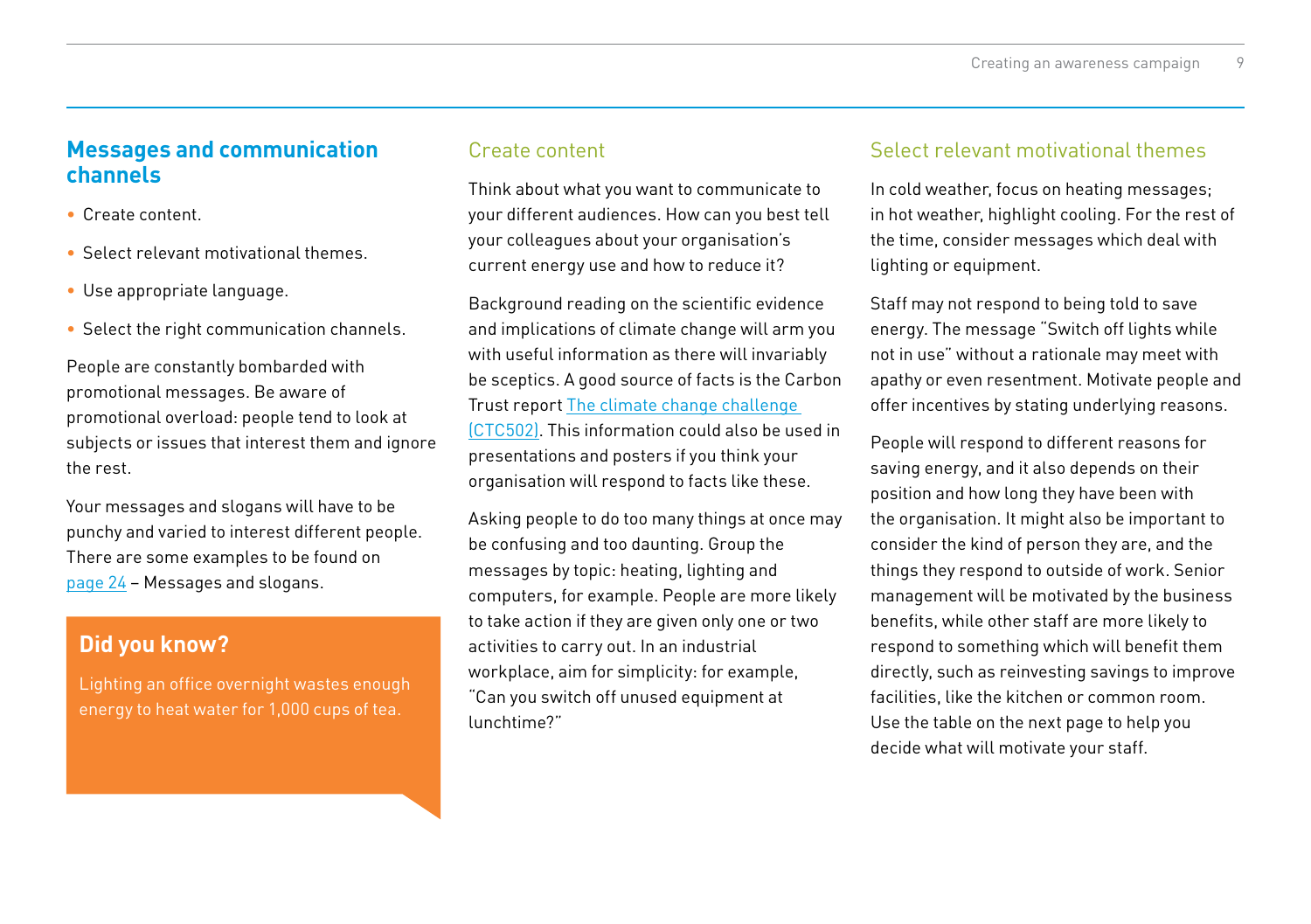# Table 1 What will motivate your staff to save energy? Use the table below to help you decide

| <b>Motivation</b>      | <b>Explanation</b>                                                                                                                                                                                                                                                                                                                                               |
|------------------------|------------------------------------------------------------------------------------------------------------------------------------------------------------------------------------------------------------------------------------------------------------------------------------------------------------------------------------------------------------------|
| Increased productivity | More efficient equipment allows people to do their jobs better.                                                                                                                                                                                                                                                                                                  |
| Marketing              | Energy efficiency is a positive step towards greater environmental responsibility. Corporate<br>responsibility is important in many boardrooms, and being seen as 'green' enhances an<br>organisation's reputation amongst customers and shareholders.                                                                                                           |
| Improved reliability   | Equipment used efficiently and correctly works better and longer, resulting in cost savings, less<br>equipment downtime and fewer demands on maintenance staff.                                                                                                                                                                                                  |
| Financial              | Energy awareness leads to cost savings which lead to higher profit margins. Be aware that<br>employees are usually only motivated to save money for their employer when they feel that better<br>financial performance leads to increased job security and/or profit-related bonuses.                                                                            |
| Environmental          | Make people aware of the positive effect their actions can have on their global and local environments.<br>Saving energy is one of the simplest green actions. For some, environmental issues are significant. By<br>making the link between energy use, carbon dioxide emissions and the environment, people can<br>appreciate that they can make a difference. |
| Improved comfort       | Better control of heating and lighting leads to a more comfortable working environment.<br>This may have potential health benefits and may result in greater productivity.                                                                                                                                                                                       |
| Morale                 | Having better working conditions as a direct result of being energy efficient has a positive effect on<br>the attitude of most people.                                                                                                                                                                                                                           |
| Saving in the home     | Although staff may not always respond to energy awareness at work, most will be interested in<br>saving energy at home and on the road. People are motivated by self-interest; persuade them that<br>methods used to save energy at work can apply to the home and<br>save them money.                                                                           |
| Charitable giving      | Some people are motivated by helping others. Appeal to them by agreeing to donate a percentage<br>of the energy cost savings to charities nominated by staff.                                                                                                                                                                                                    |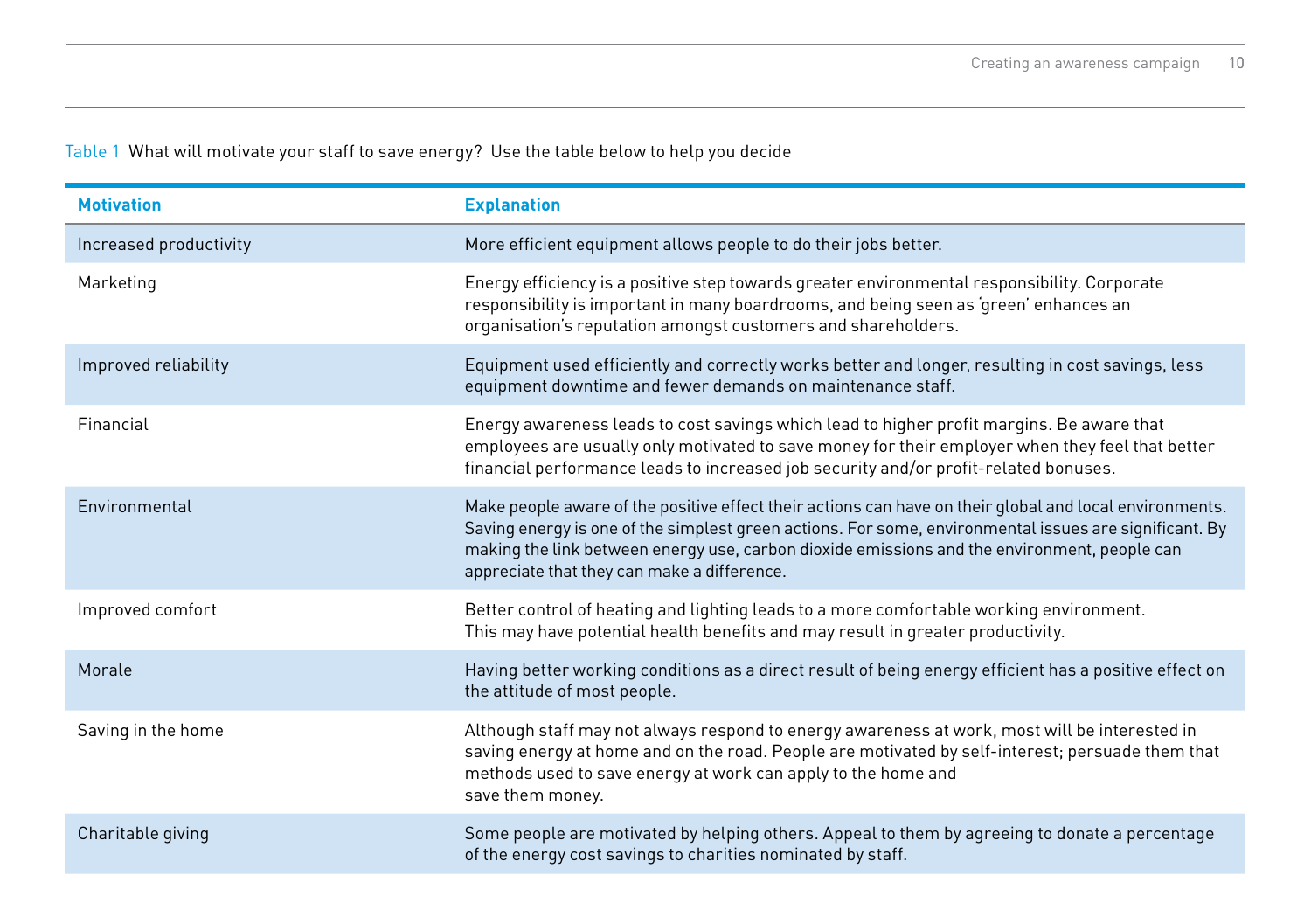# Use appropriate language

Use the right language for the target audience. Unless you are addressing a technical audience, do not use technical language. Keep it simple and appropriate. Be aware of the language the organisation already uses to communicate. Does it work? What gets noticed?

Your first communications are very important. An attention-grabbing, thought-provoking message will interest people in energy saving and lessen their initial resistance. Consider using a staff briefing or meeting as the forum for your first communication.

#### Select the right communication channels

Once you have identified your target audience and the appropriate messages, work out how to convey them.

Use an assortment of methods as people respond differently to each medium. Some will respond to pictorial messages, others to written messages and others will listen to verbal communications.

| <b>Motivation</b> | <b>Explanation</b>                                                                                                                                                                                                                                                       |
|-------------------|--------------------------------------------------------------------------------------------------------------------------------------------------------------------------------------------------------------------------------------------------------------------------|
| Competition       | Some people respond to the challenge of<br>competition. Set up ongoing competitions to<br>see which sites, buildings or departments can<br>make the greatest energy savings. Publicise<br>the results regularly and if possible award a<br>prize to the best every year. |
| Recognition       | Recognise the actions and successes which<br>staff make with energy savings. This will<br>encourage them to make further suggestions.                                                                                                                                    |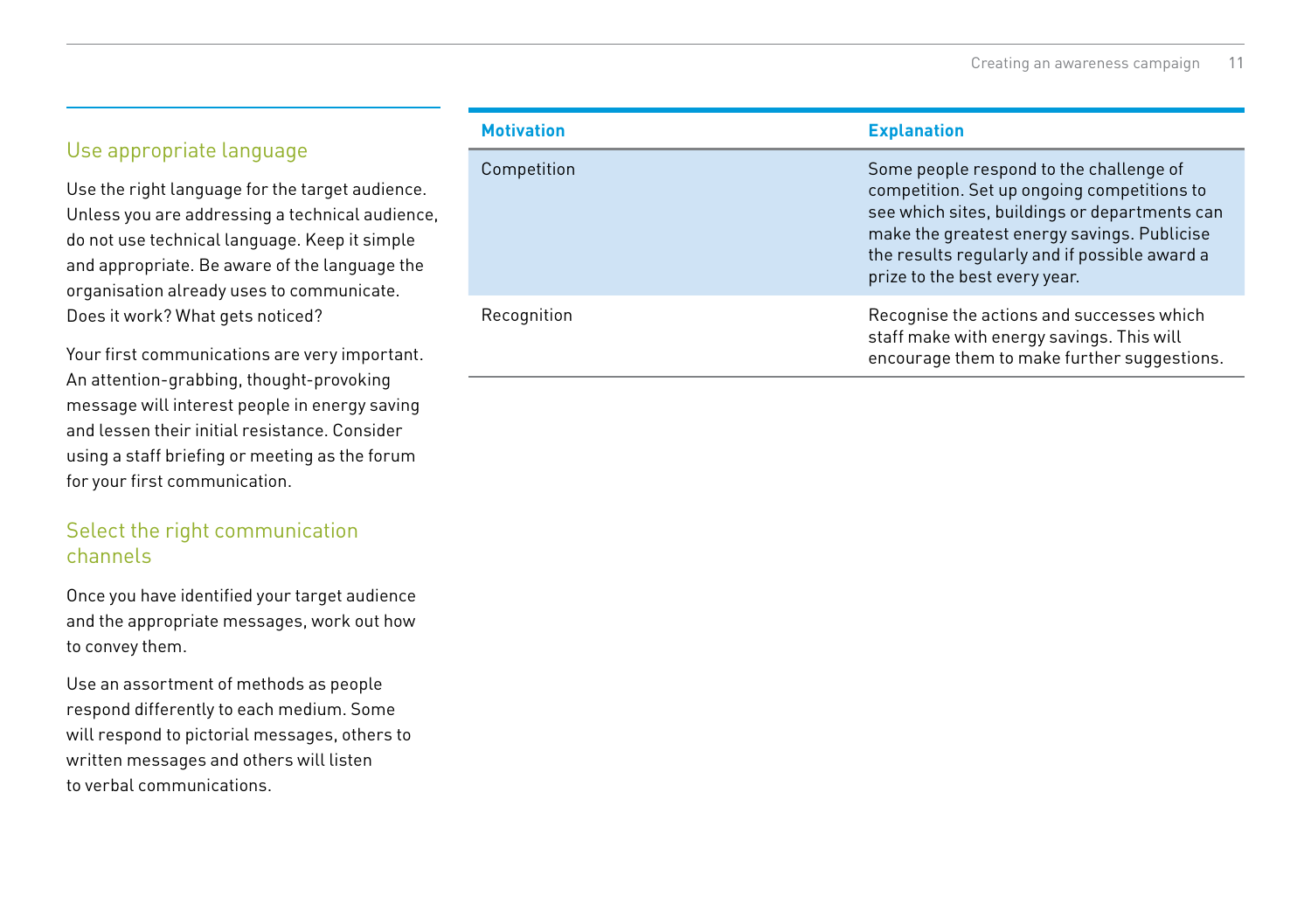There are a number of routes to choose from depending on your audience and the particular message. Select the most appropriate delivery routes for your organisation. The table below shows the key routes you could use to deliver your energy awareness programme. Think how feasible each of them will be where you work and the possible impact they might have.

The programme can now begin.

#### Table 2 Key communication routes

| <b>Key communication routes</b> |                                                                                                                                         |
|---------------------------------|-----------------------------------------------------------------------------------------------------------------------------------------|
| <b>Fmails</b>                   | A direct form of communication.<br>but avoid overload.                                                                                  |
| Presentations and training      | A dedicated presentation or longer-term<br>training on energy saving is an ideal<br>opportunity for getting the message across.         |
| Posters                         | These remind people to save energy but<br>they must be renewed at regular intervals.                                                    |
| Staff newsletters               | Use staff communications where available.<br>to inform people and report successes.                                                     |
| Meetings                        | Put energy on the agenda.                                                                                                               |
| Walk-arounds                    | Walk around the office at regular intervals<br>to establish good practice.                                                              |
| <b>Stickers</b>                 | Encourage people to think about saving<br>energy at the point of use, for example,<br>on photocopiers.                                  |
| Word of mouth                   | Generate messages to stimulate interest<br>and get people talking.                                                                      |
| <b>Displays</b>                 | Use part of an existing notice board or create<br>a dedicated one about energy saving, or to<br>inform staff how the campaign is going. |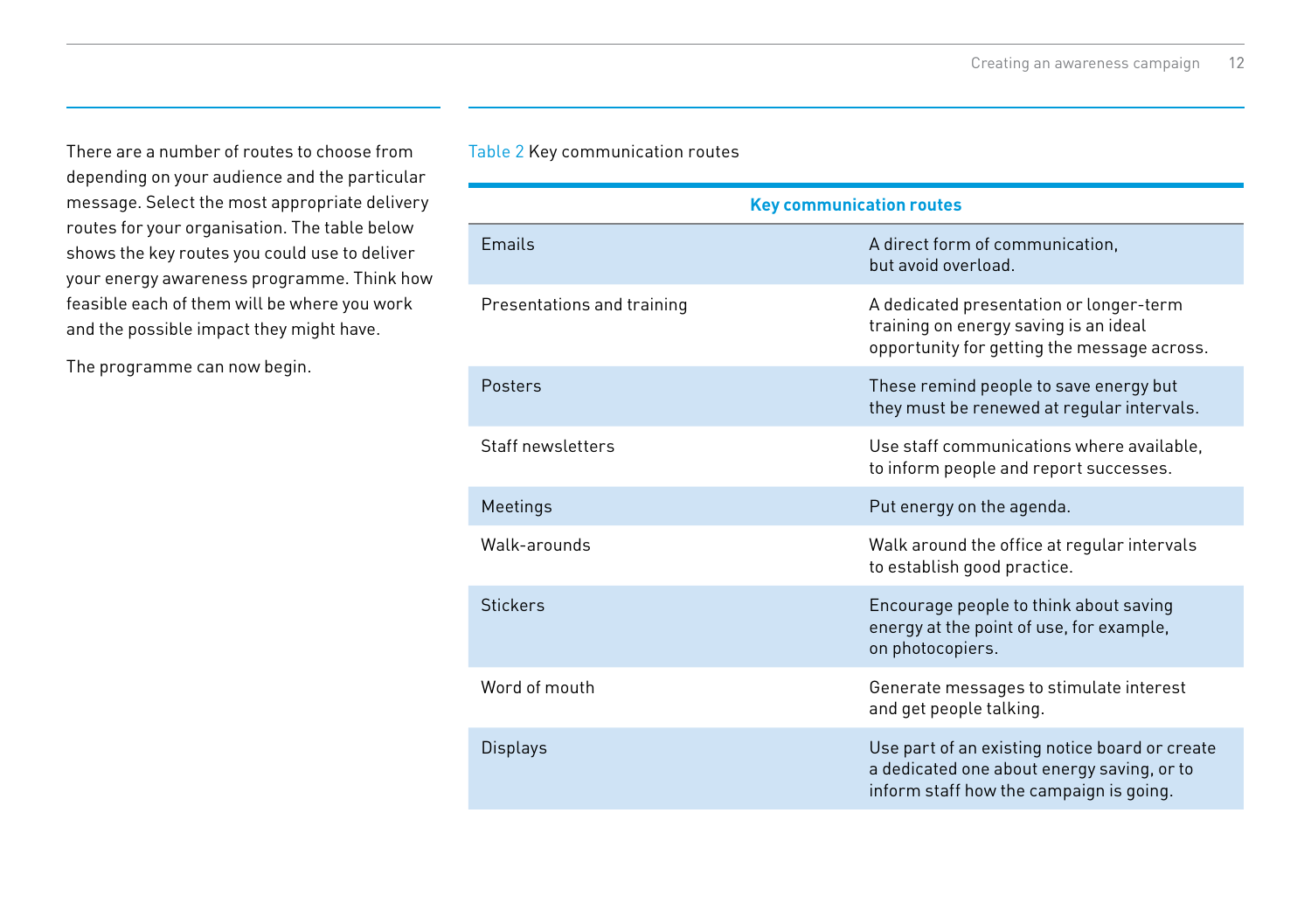# **Myth**

When an appliance is left on standby, it's off.

# **Reality**

Electrical products continue to consume power when on standby. Be especially aware of equipment that has a remote control: this is a telltale sign that the equipment is on standby while waiting to receive the "on" signal from the remote.

# **Remedy**

Ensure equipment is switched off at the mains when not required for longer periods, such as over night. Raise awareness of the issue, and use time switches where suitable.

| Competition             | Create competitions between different teams,<br>departments or buildings. Try a quiz or a<br>contest to design a new poster. |
|-------------------------|------------------------------------------------------------------------------------------------------------------------------|
| Internal communications | Include the energy saving slogan or message<br>in memos, minutes or other standard internal<br>communications.               |
| Pay slips               | Adding energy saving messages to pay slips is<br>a good way of attracting attention.                                         |
| Energy literature       | Create leaflets, booklets or newsletters to<br>show people how they can save energy.                                         |
| Suggestion schemes      | Provide a scheme for people to suggest<br>energy saving ideas and offer rewards.                                             |
| External input          | Invite experts to talk about energy saving and<br>environmental issues.                                                      |

**Key communication routes**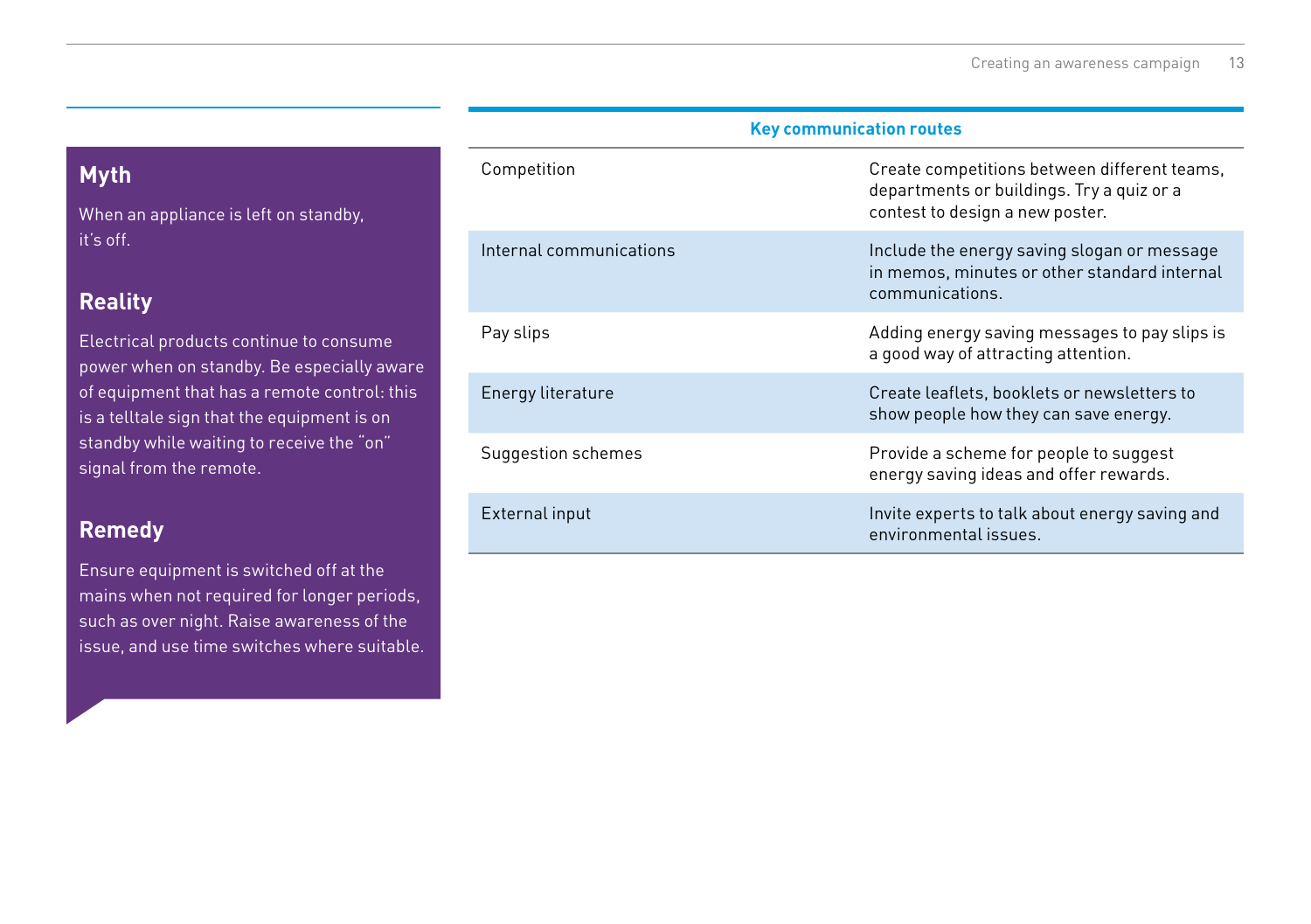# <span id="page-13-0"></span>[Step 2: Implementation](#page-1-2)

Now you've planned your programme, it's time to take action and put your plans into operation.

# **When to start**

Carefully consider when the programme should begin. The summer offers saving opportunities like switching off unnecessary lighting and improving ventilation, while the autumn is a good time to get staff thinking about heating.

# **Timing is important**

Avoid times when the organisation is really busy or when staff morale may be low (after redundancies, for example). At such times, your programme will only be resented and not given due attention. Avoid holiday periods as 100% staff occupancy is potentially 100% staff awareness.

# **How long should it run?**

The longer the campaign runs, the better embedded the message will become in people's minds – but ensure the campaign does not become stale. Measure the success of the programme and compare the results against your initial benchmarks. You should see an increasing rate of success, which you can publicise. Alternatively, if you find that energy reduction habits are slipping, you can use the facts and figures to get the organisation back on track.

# **Assign roles and responsibilities**

You will need other people to help you. Assign roles and responsibilities carefully. If you assemble an 'Energy Team' it should be a good representation of staff. The better the mix of team members, the more likely it is that all their colleagues will respond positively.

Most of all your energy awareness campaign will need champions – people to spread the word and inspire others. Consider how many would be appropriate – perhaps a champion for each department, building or floor.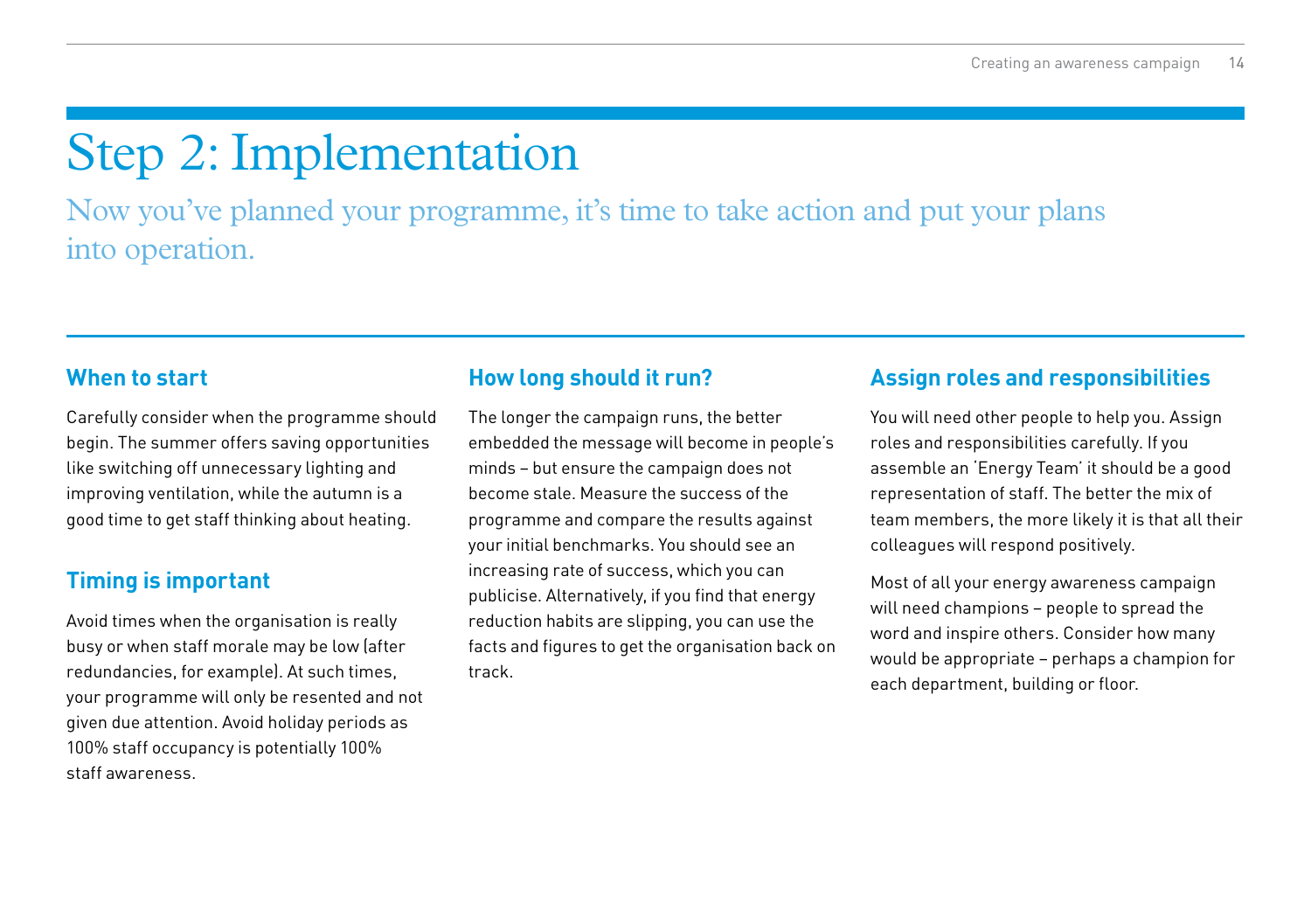# **Gather and prepare promotional materials**

Look professional. The Carbon Trust provides free materials such as posters and stickers, which may be effective in your organisation. There are some examples on [page 20](#page-19-0) of this guide. Alternatively, you could create your own materials and tailor them to your particular industry or organisation. Themes or slogans should be short, catchy and thought-provoking. Think of a memorable name for your programme. A major broadcaster, for example, called theirs "Watts On".

# **Launch the programme**

If you can, launch the initiative with an event or as part of a staff meeting. A day or week dedicated to energy awareness can kick-start your campaign, even though it will run for longer.

- Make sure you do not clash with other initiatives.
- Choose a time when people are able to attend.
- Ensure that everyone knows about the event.
- If possible, get external publicity for the event. If you have one, ask your PR team to write a press release.
- Make sure a senior management representative attends the event or participates – their endorsement will ensure credibility and a high profile.
- Don't forget to collect people's comments.

Disseminate the materials and messages in phases – don't do everything at once. Maintaining and sustaining interest will be challenging. Once you are underway, keep the momentum going.

| <b>Implementation checklist</b>                                  |  |
|------------------------------------------------------------------|--|
| Agreed a start date                                              |  |
| Roles and responsibilities<br>agreed and scheduled               |  |
| <b>Promotional materials</b><br>delivered and/or produced        |  |
| Senior management<br>have confirmed attendance<br>for the launch |  |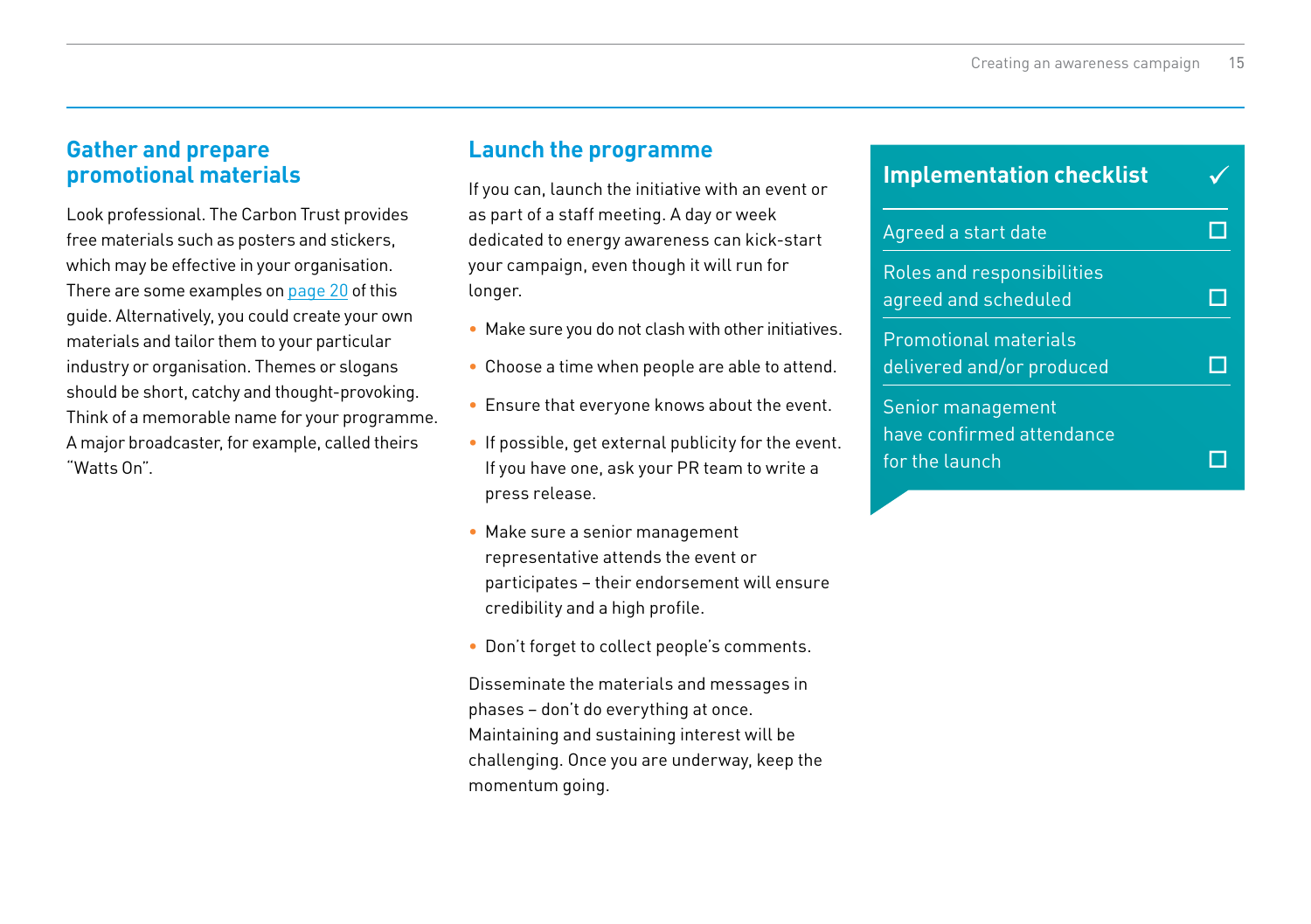# <span id="page-15-0"></span>[Step 3: Reviewing and communicating](#page-1-3)

There will always be negative individuals who are not interested and are critical of the programme. Don't let them sabotage the efforts of others.

# **Measure the success of the programme**

At various points along the way, measure your organisation's progress towards set targets. For example, if your target is based on your energy consumption, review your energy usage regularly.

Conduct another energy walkabout to see how things are going. Revisit the energy awareness summary on [page 8](#page-7-0). Complete the questionnaire again with staff and compare this to your initial findings. Have the overall percentages increased in the right places?

Assessing the success of your campaign will show what is working and what areas need additional work.

# **Feedback**

By listening carefully to ideas, comments and suggestions, you can gauge how effective the programme is and make staff feel more involved.

Ensure that this communication route is accessible to everyone. Make it visible and easy to use. If most of your staff don't have access to computers, then use another method. For example, use staff meetings or quality forums to hold a question and answer session.

Remember to thank staff for their feedback and act on it where appropriate. Allow time to respond to their comments and concerns.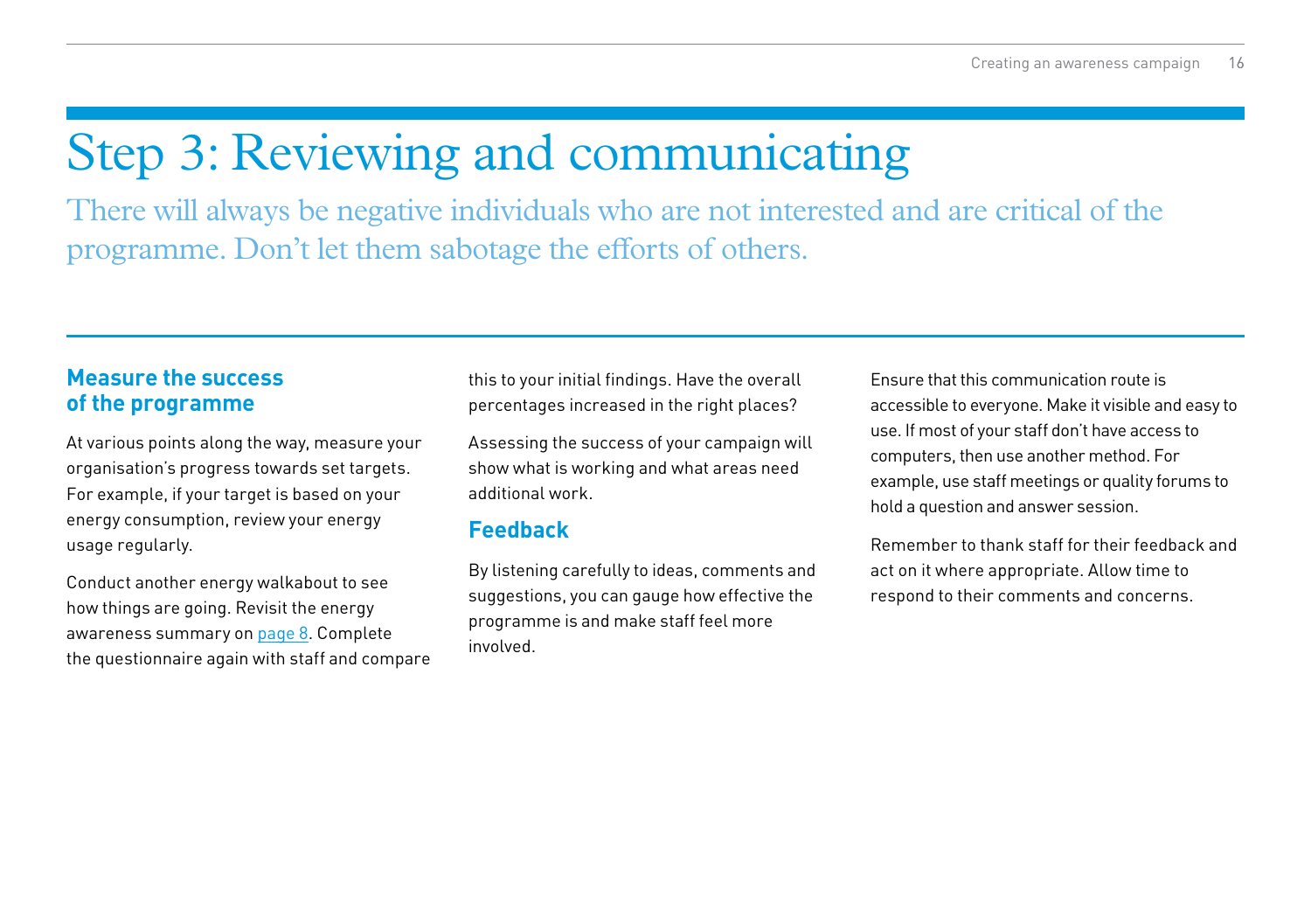# **Report to staff and management**

Progress reports can also be a powerful motivator. Think about what staff are interested in and report their successes accordingly. For example, if your staff are motivated by environmental issues, relate progress in these terms. If you are running competitions, reveal who is leading or who has won. If staff members are aiming towards direct incentives, let them know how close they are to the goal. Create easy-tounderstand diagrams or graphs to show progress. A chart or information board in reception or a foyer is a sure way to keep everyone aware and informed.

#### Compare your energy consumption with the figures you recorded at the start of the campaign  $\Box$ Repeat the awareness questionnaire  $\Box$ Report progress to staff and management  $\Box$ **Reviewing and communicating checklist** ü

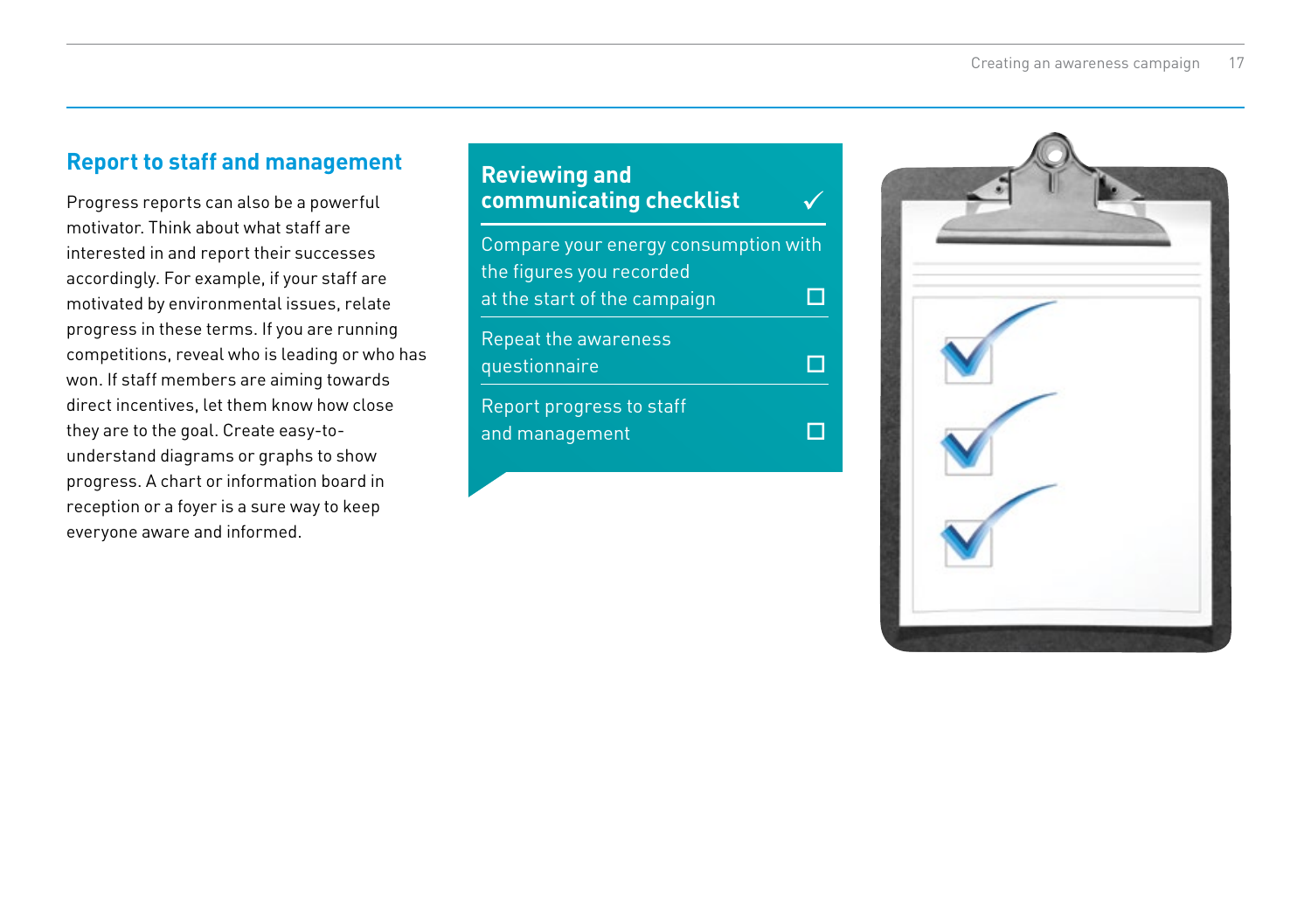# <span id="page-17-0"></span>Step 4: Maintaining awareness

Learn from your experiences and incorporate them into the programme.

# **An energy culture**

Energy awareness should become as much a part of the culture of your organisation as safety, quality and customer care. In addition to awareness campaigns, this requires wider attention to all the key elements of energy management. An energy policy is central to this and shows a public commitment to energy efficiency and the environment. It demonstrates the level of management support for energy efficiency both within the organisation and outside it. The Carbon Trust guide [Energy management \(CTG054\)](http://www.carbontrust.com/energymanagement) gives comprehensive guidance on how to produce an effective energy policy.

### **New employees**

Ensuring that new employees are informed about energy issues can be effective. Dedicate a section of their initial training to energy awareness or create a section about it in any literature they receive upon joining the company. Gaining the cooperation and interest of new staff boosts energy awareness and re-alerts others to their responsibilities.

# **Maintaining momentum**

To maintain interest:

- continue to communicate messages at longer intervals. Adjust these messages according to what is or is not working
- where possible, build energy awareness into job descriptions and into individuals' objectives on good environmental practice
- include energy efficient practices in workplace procedures
- consider energy usage when purchasing new equipment and training people to use it
- maintain displays and posters, and refresh them at regular intervals
- if competitions are successful, continue to run them at regular intervals and obtain sponsorship if possible.
- run an Energy Week each year. Use the opportunity to reaffirm the messages of the energy awareness programme. Vary the content and approach to keep interest up.

Above all, continue to monitor energy awareness and review it throughout the organisation. Learn from your experiences and incorporate them into the programme.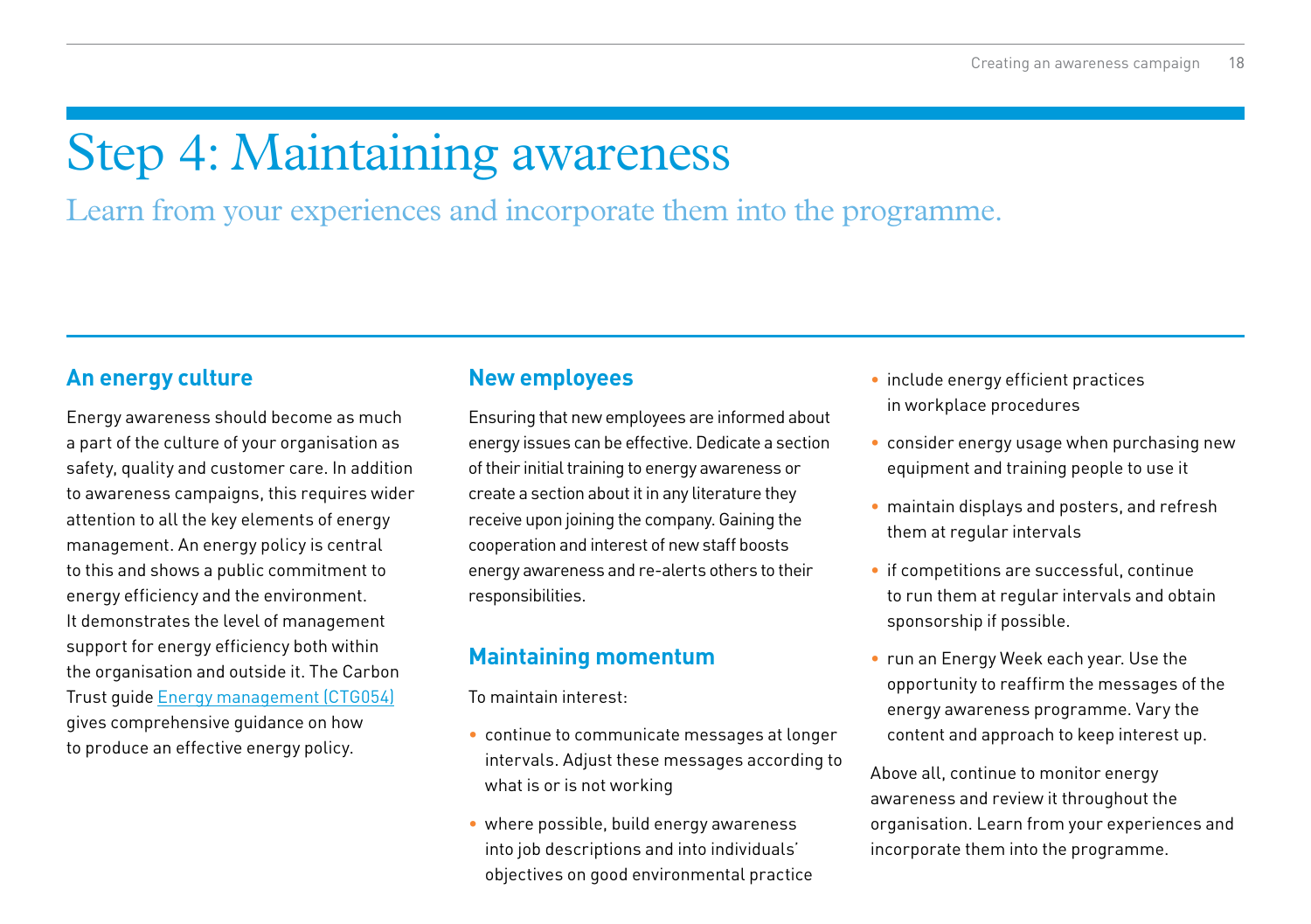# **Myth**

Turning a computer on and off frequently uses more power and damages the hard drive.

# **Reality**

The belief that frequent shut-downs are harmful persists from the days when hard drives did not automatically park their heads when shut off. Modern hard drives are not significantly affected by frequent shut-downs.

# **Campaign tools**

# Emails

- are a direct method of communication in workplaces where most staff use computers
- allow you to send targeted messages
- are an appropriate delivery route for messages about computer use

• can be used to gather further questions, ideas and suggestions.

Email messages should be relevant and interesting. Do not annoy or bore your colleagues. Don't make the email too long – aim to get straight to the point. If possible, use graphics and/or colour. Don't overload recipients with too many messages as this can cause a negative reaction.

# **Displays**

- Use part of an existing notice board or create a dedicated energy display as a focal point for communications.
- Focus your communications. Concentrate on one or two issues at a time and change them regularly to maintain interest.
- $\bullet$  Place the display where everybody can see it, including visitors.
- Use compelling images. People will be put off by a lot of text. Use images such as photos, cartoons or energy use charts.
- Use durable material. Laminating display materials ensures their quality and longevity.

#### Carbon Trust employee awareness tool

 Carbon Trust Empower is an interactive tool designed by the Carbon Trust, to help employees be more efficient at work, and also understand the wider benefit of their actions.

Through tutorials, virtual tours, a quiz, and other features, Carbon Trust Empower will help you learn about carbon saving opportunities, and encourage you to make a commitment to save in your office. Visit [www.carbontrust.com/](http://www.carbontrust.com/empower) [empower](http://www.carbontrust.com/empower) to find out more.

# Posters

Posters can contain different types of messages: news, questions and commands. You could produce a series of posters tailored for your organisation, or use the general posters available from the Carbon Trust. See page 20 of this guide for examples.

#### Remember:

- focus on a different issue for each poster
- use images internet search engines will guide you to royalty-free images
- $\bullet$  replace them regularly, as they have a limited shelf-life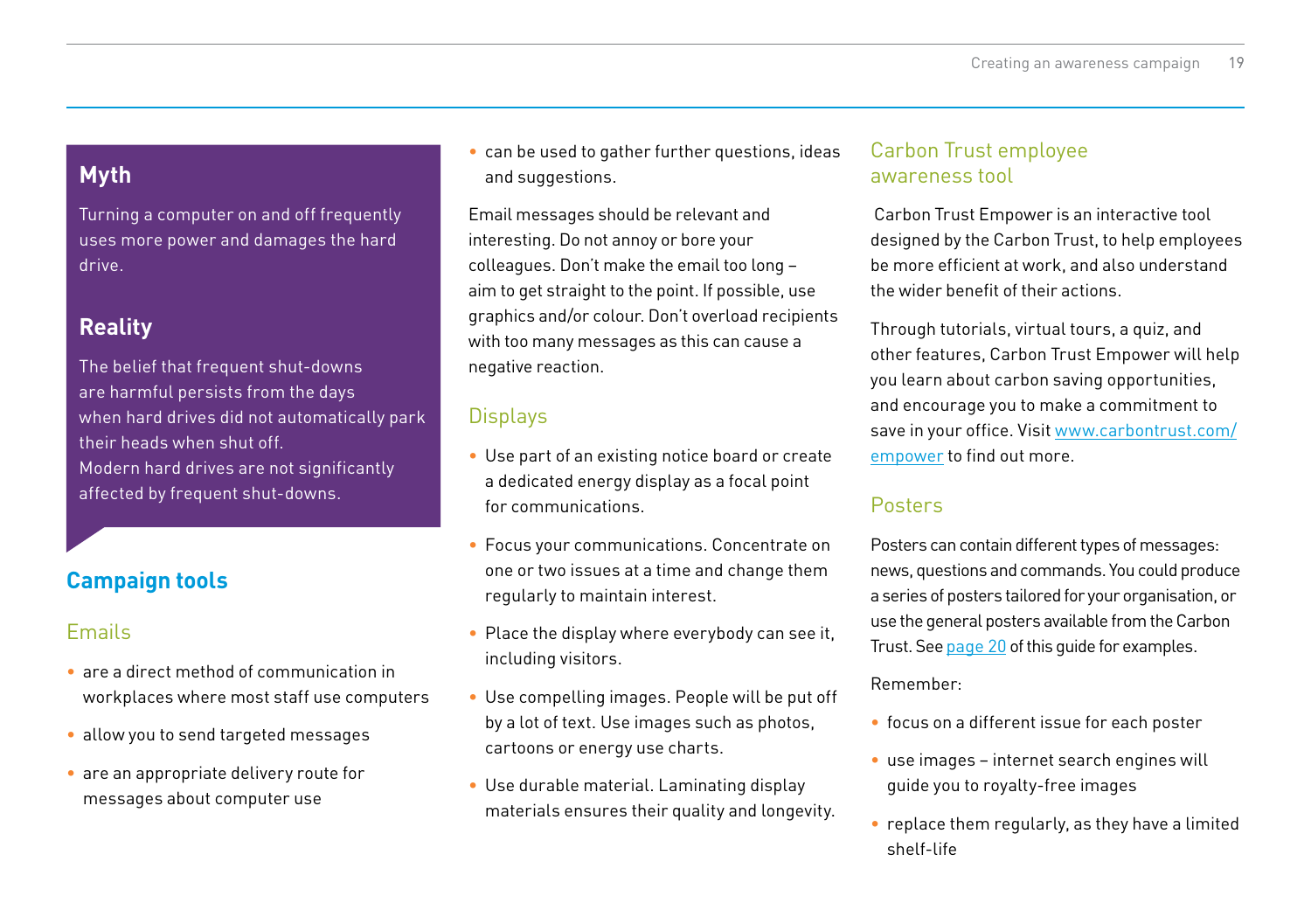- <span id="page-19-0"></span>• the better the quality of the posters, the more effective the campaign
- place posters at the point of use and at eye level. Don't place them in windows as this will cut out light.

A poster usually suggests action that can take place now. The message must be short so that the lettering can be bold and large and seen at a distance. Posters can also generate word-ofmouth communication.

# **Stickers**

Like posters, stickers can be used to target different equipment or individuals.

- Use stickers at the point of use, on or near equipment, like photocopiers, printers, computers, light switches and machines.
- • Label equipment with colours. Red could mean "switch off after use" and green could mean "allowed to be left on", for example.
- Label those light switches which should be switched off first – usually rows of lights beside windows.
- Label equipment that uses a lot of energy.

# Figure 2 Examples of downloadable posters and stickers available from the Carbon Trust



• A simple image can convey a command but remember to add an explanation, as it may simply be ignored.

### Promotional materials

Include messages on promotional materials such as diaries, calendars, Christmas cards, leaflets, brochures and mouse mats. If possible, add energy saving messages to your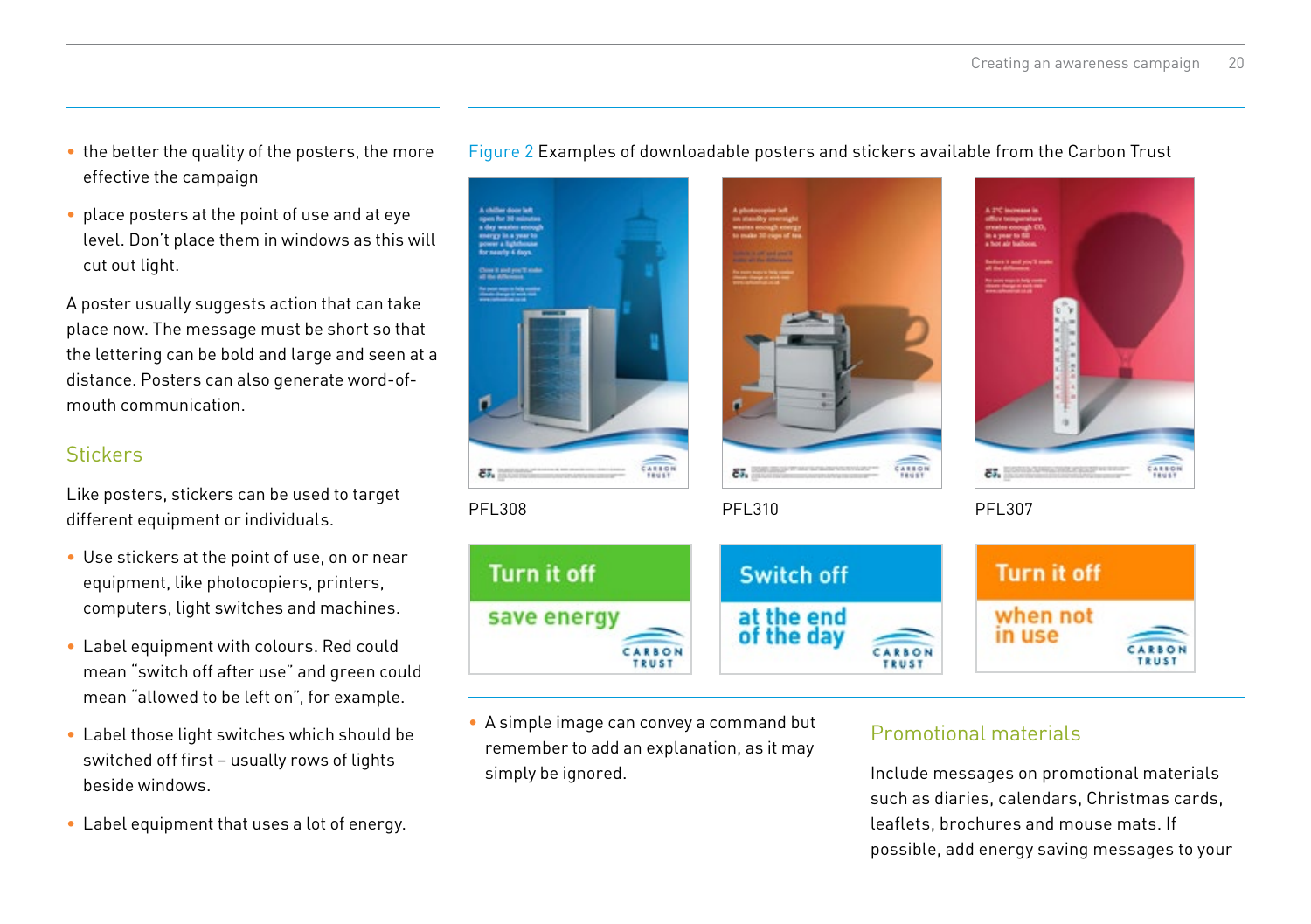organisation's website or create dedicated web pages about the programme.

Make clients aware of your achievements in energy saving – this is a good marketing message which can help enhance your company's image.

# Word of mouth

Word of mouth is often the most powerful method of communication. Successful messages are those which provide information and get people talking about the issue.

Catchy slogans and messages tailored to your workplace can help dispel myths, negative comments or misinformation that may be circulating. See Messages and slogans on [page 24](#page-23-0) for some examples.

# Staff newsletter/magazine

Does your organisation produce a newsletter or publish a magazine? You could use it to publicise the energy awareness programme.

- Think about the publication's audience is it taken home by staff or sent to clients or suppliers?
- Make raising energy awareness a regular feature.

• Report on success stories and, if possible, include photos of the people involved.

#### **Incentives**

Does your organisation have a system of staff bonuses? Could a percentage of the money you save by being more energy efficient contribute to these? It could appear on pay slips as an ESB – Energy Saving Bonus.

# Pay slips

- People will see messages printed on pay slips when they look to find out what they have been paid.
- Pay slips are taken home, so tailor messages to encourage staff to think about energy use in their home.
- The message can be appropriate to the month. For example, in winter it could read "Turning down the thermostat by 1ºC knocks 10% off heating bills", while in spring it could read "Now the clocks have gone forward, adjust curtains and blinds to let in as much natural light as possible."

Though messages on pay slips can feel more personal, use them sparingly. If messages appear too often, they will lose their appeal.

# **Competitions**

By offering attractive prizes, you can motivate people and raise the profile of your programme. Competitions are also an excellent way of getting staff to participate in saving energy. Create competitions between teams, departments or buildings to see who can save the most energy.

Ideas for competitions include:

- • design a poster
- an energy quiz
- staff energy saving ideas with a prize draw for entries
- create slogans the best slogan wins.

Depending on the type of competition, you could target it at staff or their children. Asking children to compete to design an energy saving poster is a good way of personalising the issue. It also generates interest outside your colleagues' immediate work environment.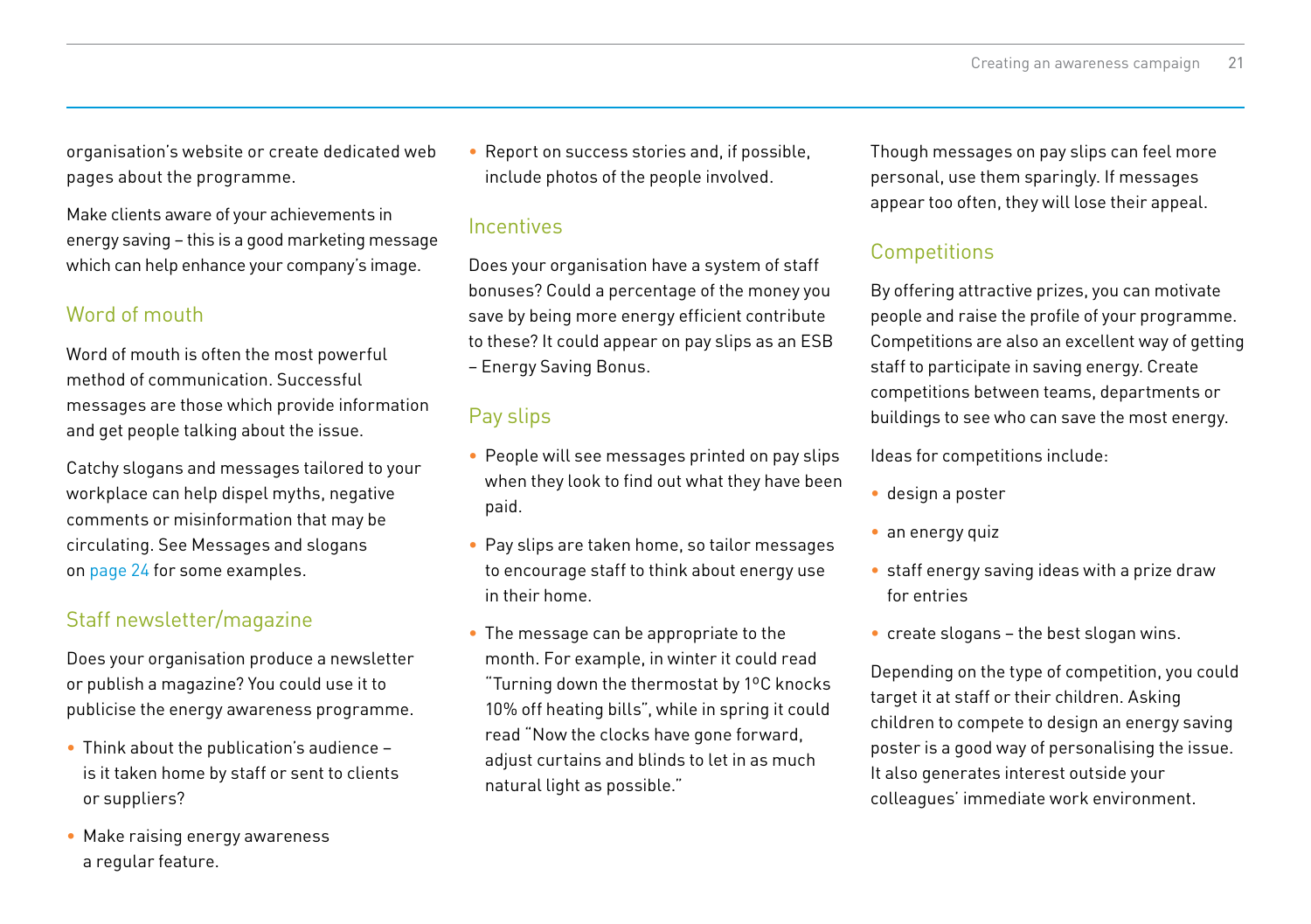Have clear rules concerning:

- who is responsible for running the competition
- • start and end dates
- criteria for judging winners
- who is responsible for judging winning entries. Consider appointing a panel
- multiple entries
- how the prizes will be awarded

Ask local companies (or suppliers, like utility companies) to donate or sponsor prizes in exchange for free publicity. Staggering the prize giving – by having one winner a month, for example – can help to maintain momentum.

Remember to:

- advertise the competition throughout the company
- $\bullet$  keep it simple the more difficult the competition, the fewer people will enter
- announce the winners and have a senior manager hand out the award.

#### Meetings and presentations

- Can you put energy on the agenda of existing team meetings?
- Can you use meetings to cascade messages throughout the organisation?

Meetings are an ideal forum for face-to-face communication. You can answer queries, highlight the impact of energy saving and provide advice on how to achieve it. They also provide an opportunity for reporting on progress and providing information on energy consumption. If possible, use projections and presentations to get your message across.

When presenting to senior management, think about budgets. How much money is being spent on the programme? How much is it saving the company?

Use the opportunity to present the case for further investments in energy efficiency.

#### Internal communications

Other systems for passing on information include:

- headers and footers on internal paper communication such as memos and minutes
- • staff appraisals.

Use these to pass on messages about what can be done to prevent energy waste in your company.

#### Walk arounds

A simple walk around your premises can help you to:

- demonstrate where energy savings can be made, for example by closing windows or activating the power saving facility on a computer
- affirm good practice
- note where energy is being wasted
- record where repair and maintenance work is needed.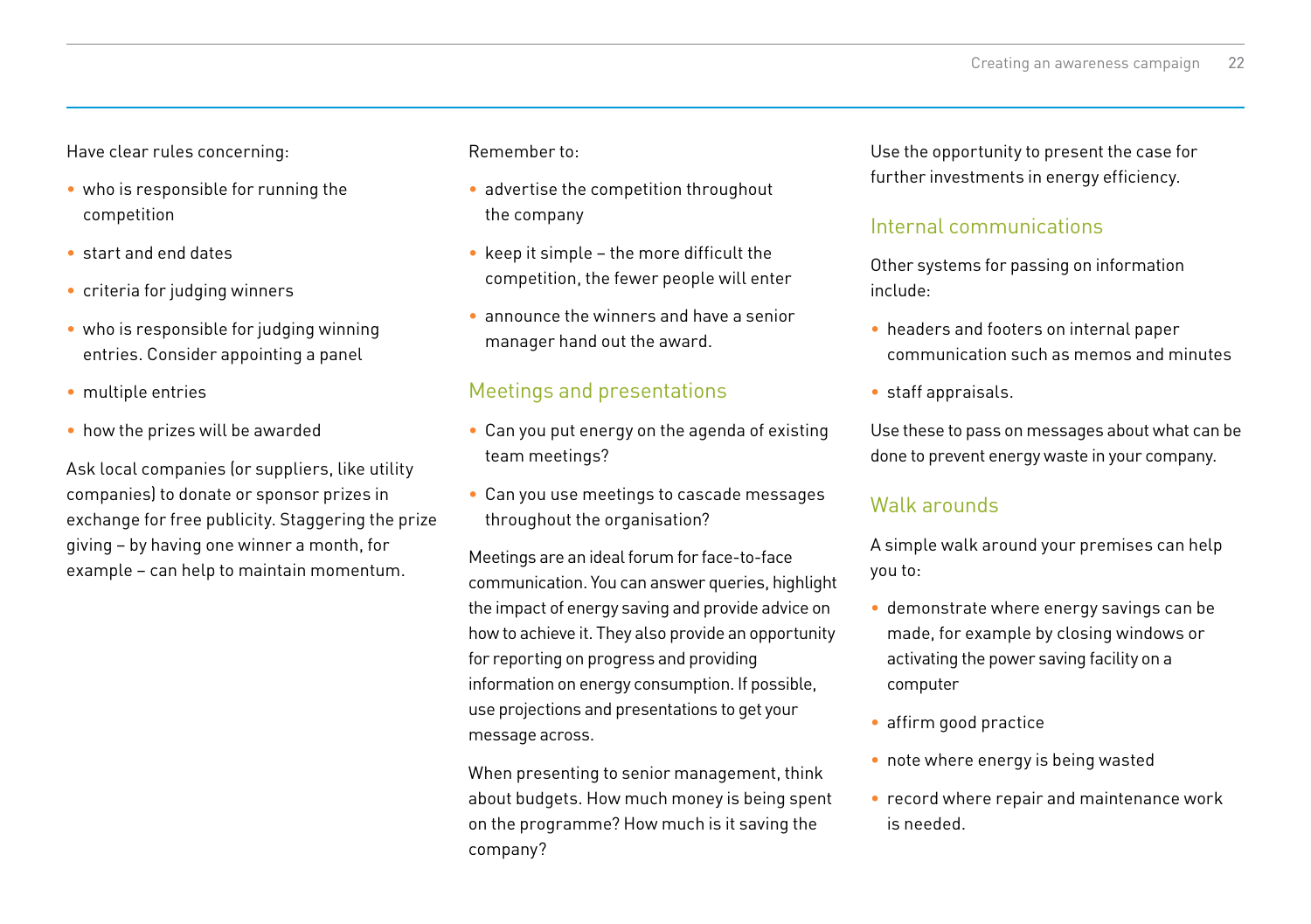Conduct walk arounds at regular intervals; say, twice a month and at different times of the day. Photocopy the walk around checklist Appendix A on [page 2](#page-27-0)8 as a starting point.

# External publicity and support

Publicising your energy saving programme will raise its profile. Consider sending news releases to the local press and radio.

Invite local experts to talk about energy saving and environmental issues. These could include:

- local utility company experts
- • manufacturers
- suppliers
- public bodies and government programmes
- non-governmental organisations.

# Suggestion schemes

These will generate energy saving ideas or related suggestions from staff. Has your organisation used suggestion schemes in the past? Think about what made the scheme successful or unsuccessful.

Provide a suggestion box or email address where people can make their suggestions. Make sure this is accessible to everyone in the organisation. Ensure that you establish rules for the scheme, including time-scales for responding to ideas, judging criteria and judges.

Establish an award, prize or monetary incentive for chosen suggestions. If possible, give it right away. If the reward is based on a percentage of the energy cost saved, ensure that you set an upper limit in the scheme rules.

Make sure you respond promptly to suggestions – preferably within a week or sooner, otherwise you could meet with apathy or resentment. If possible, respond to suggestions publicly – through general email or a notice in the staff kitchen, for example – so that others are aware of your response. Try to make the awarding of prizes into a regular mini-event.

Make sure that the proposer gets credit for their suggestions. Show how their ideas are being implemented. Publicise the results of any changes you make, along with who suggested them.

#### Energy literature

This can include dedicated booklets, leaflets and newsletters. They can be produced in electronic or hard copy format, and outline why people should save energy and how to do so in your organisation.

A newsletter could include details of:

- the background to the programme including targets
- why we should save energy (environmental impact, reduced costs and staff benefits, for example)
- ways to save energy at work and at home
- • quotes or interviews with key staff
- • competitions and prizes.

If you produce printed material, make sure it is not over-elaborate.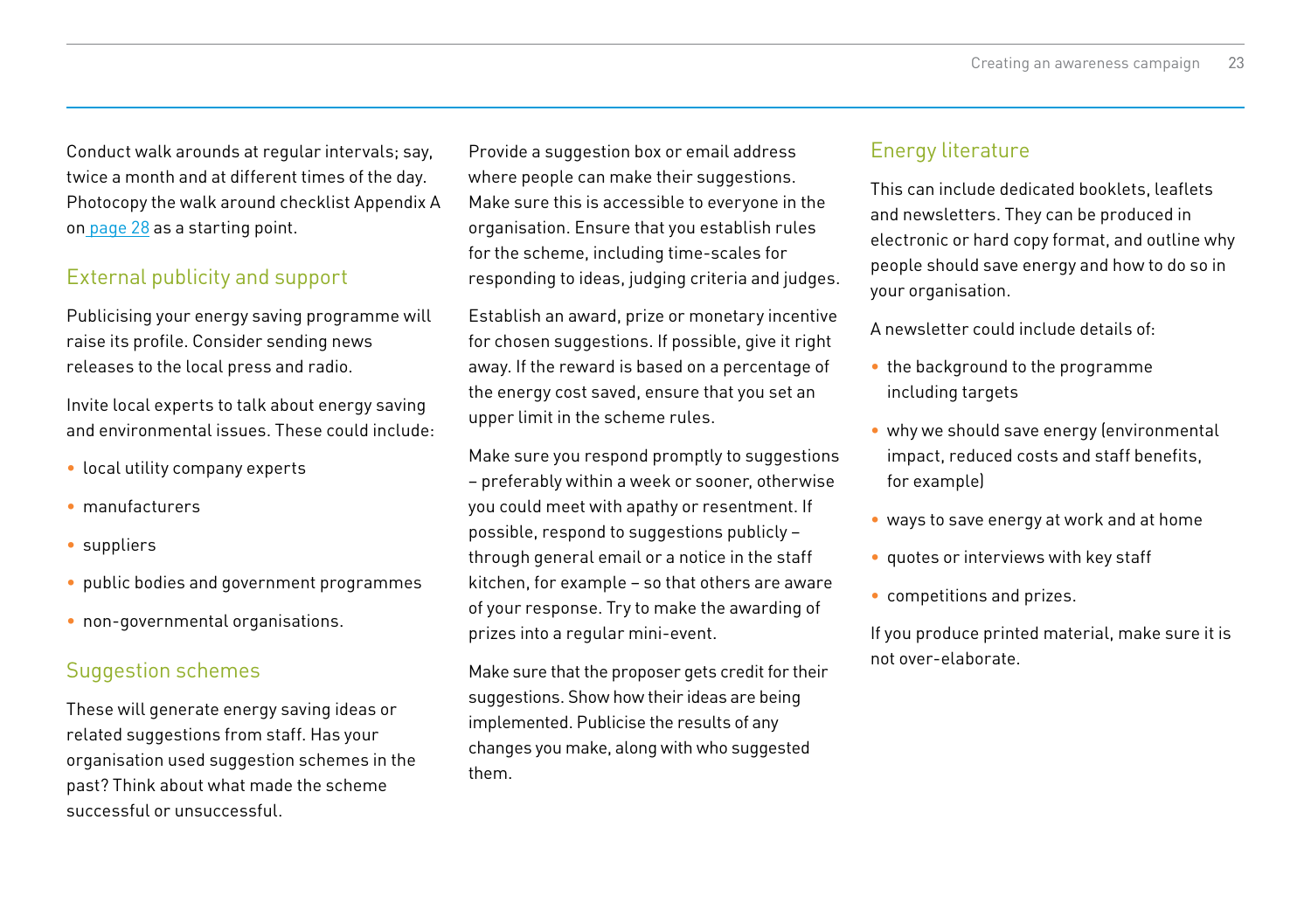# <span id="page-23-0"></span>Messages and slogans

#### **What a waste!**

Air conditioning an office for one extra hour a day uses enough energy in a month to power a TV continuously for over a year.

#### **Hot and bothered**

Overheating your building by 1ºC adds up to 8% to your heating costs.

#### **Cut and dried**

A 20% cut in energy costs represents the same bottom line benefit as a 5% increase in sales in many businesses.

#### **Less is more**

Taking a few simple actions could reduce your energy costs by 10% to 20%.

#### **Hiss Off!**

The energy wasted from a compressed air leak the size of a match head is responsible for annual  $CO<sub>2</sub>$  emissions equal to the weight of an elephant.

#### **Running empty**

Motors can consume their purchase price in energy costs in just a few weeks.

#### **Don't get into hot water!**

Heating and hot water can account for up to 60% of a building's energy use – don't waste it.

#### **Double trouble**

Having heating and air conditioning switched on at the same time is a massive and all-toocommon source of wasted energy.

#### **Uncomfortably hot fact**

Office equipment of some kind or another is used by almost all UK businesses, and accounts for around 15% of all the electrical energy used in UK offices.

#### **Switch off!**

Effective management of office equipment can reduce its energy consumption by up to 70%.

#### **Maintaining awareness checklist** ü

| An energy policy has been<br>written or is on the agenda |  |
|----------------------------------------------------------|--|
| New employees are informed<br>about energy issues        |  |
| Displays are refreshed                                   |  |
| Your achievements are publicised                         |  |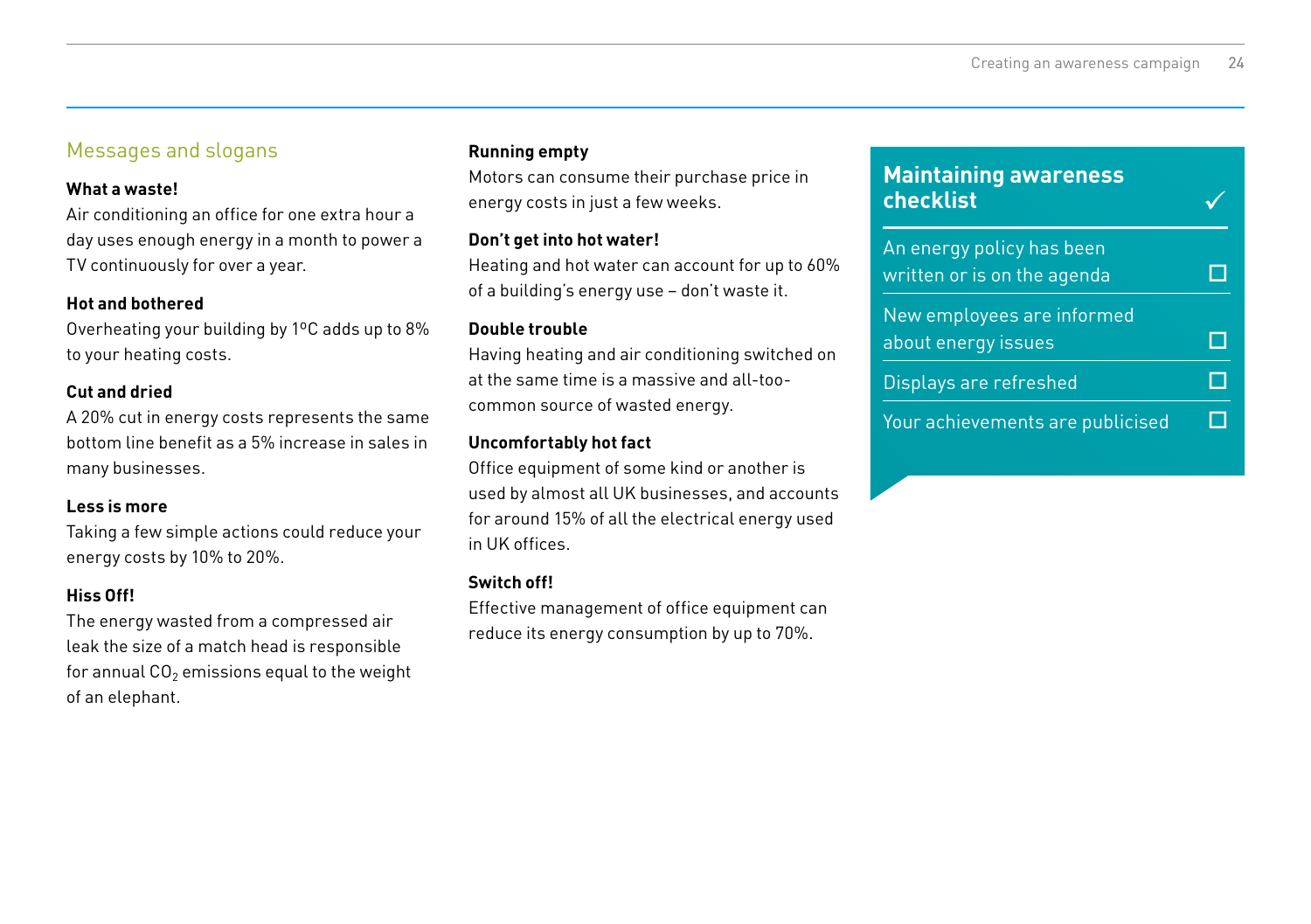# <span id="page-24-0"></span>Next steps

Energy awareness is just one part of the equation. You can take a number of additional steps to make your organisation more energy efficient.

# **Step 1: Energy management**

Managing energy in a structured way across all the organisation's functions is key to using energy efficiently and reducing costs. Amongst other aspects, energy management must include adequate data collection and analysis (Metering, Monitoring and Targeting) to be effective.

Carry out an assessment of your energy management strengths and weaknesses by using one of the Carbon Trust's self-assessment tools. Visit the [Energy management](http://www.carbontrust.com/energymanagement) page on the Carbon Trust website to begin formalising energy management in a way that works for your organisation. When your management system is

sufficiently developed, consider whether certification to a suitable standard would be useful – see the Carbon Trust guide to [Energy management \(CTG054\)](http://www.carbontrust.com/energymanagement) for more information.

# **Step 2: Identify energy saving opportunities**

Use walk around energy surveys to identify ways to reduce energy use through:

- behavioural and operational changes
- improvements to plant and equipment

• improvements to building fabric.

Sector specific guides are available from [www.carbontrust.com/sector.](http://www.carbontrust.com/sector)

There is also more detailed guidance and technology related checklists in our [Energy surveys guide \(CTG055\)](http://www.carbontrust.com/energymanagement).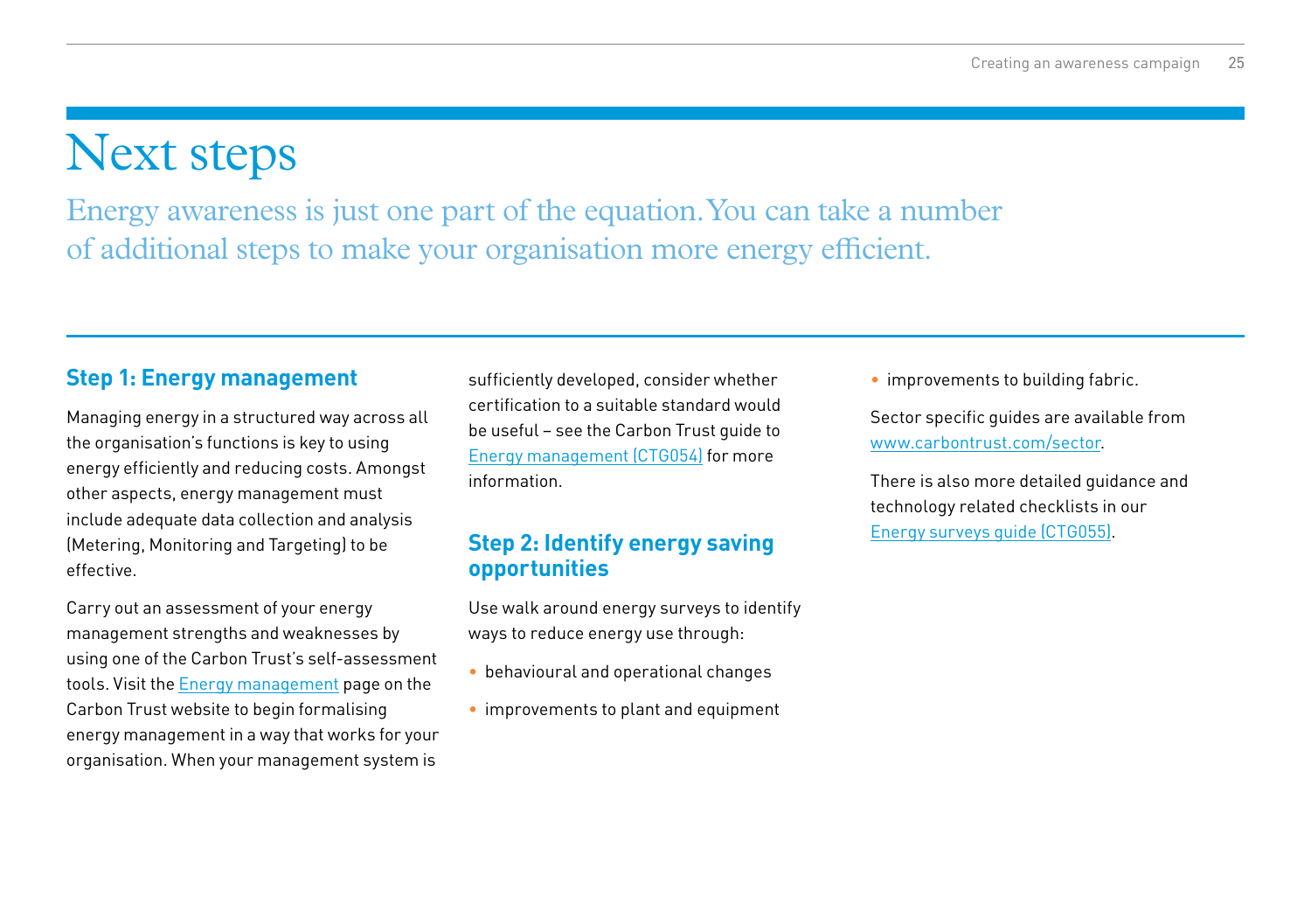# **Step 3: Procurement and tax incentives**

When procuring equipment that uses energy, make sure that energy efficiency is taken into account.

The Energy Technology List identifies products that qualify for Enhanced Capital Allowance (ECA) tax relief. ECAs allow businesses to buy energy efficient equipment using a 100% rate of tax allowance in the year of purchase. Businesses can claim this allowance on the investment value of energy efficient equipment, if it is on the Energy Technology List. The procedure for claiming an ECA is the same as for any capital allowance.

For further information please visit [www.eca.gov.uk](http://www.eca.gov.uk).

# **Step 4: Review where you are**

It is important to regularly review your progress, make adjustments to your strategy and maintain momentum. Staff awareness in particular requires regular reinforcement and fresh ways of engaging people.

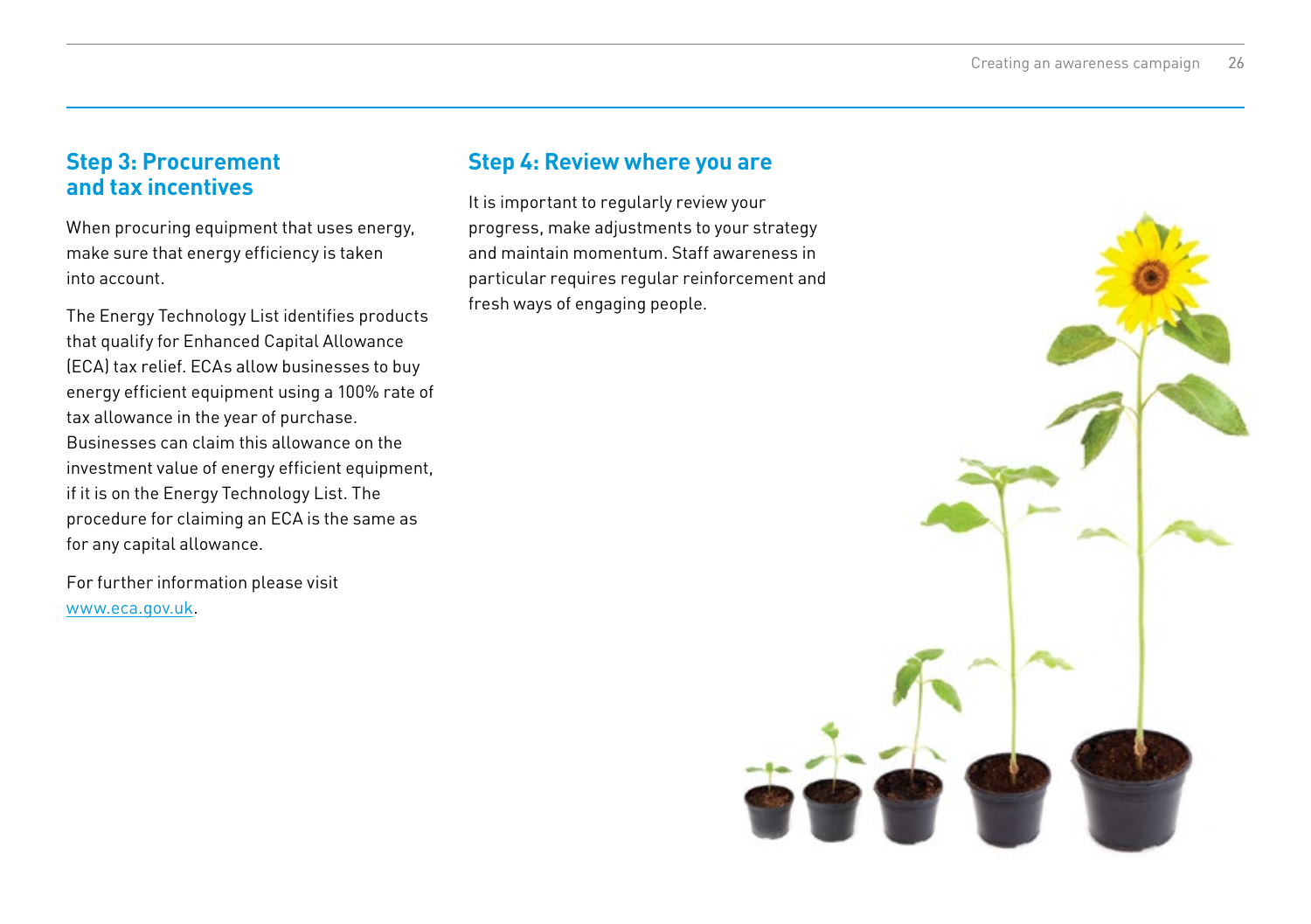# <span id="page-26-0"></span>Further information

# **Carbon Trust website**

[Energy management](http://www.carbontrust.com/energymanagement)

[Advice by technology](http://www.carbontrust.com/resources/guides/energy-efficiency/technology-and-energy-management-publications) 

[Advice by sector](http://www.carbontrust.com/sector) 

# **Related publications**

The Carbon Trust publishes technology and sector specific fact sheets and guides.

The current range of titles includes:

#### Guides

[An introduction to energy management](http://www.carbontrust.com/energymanagement)  [\(CTV045\)](http://www.carbontrust.com/energymanagement)

[Energy management \(CTG054\)](http://www.carbontrust.com/energymanagement)

[Energy surveys \(CTG055\)](http://www.carbontrust.com/energymanagement)

[Making the business case for a carbon](http://www.carbontrust.com/energymanagement)  [reduction project \(CTV039\)](http://www.carbontrust.com/energymanagement)

[Monitoring and targeting \(CTG008\)](http://www.carbontrust.com/energymanagement)

[Metering technology overview \(CTV027\)](http://www.carbontrust.com/energymanagement)

You can view our full range of tools, guides and reports at [www.carbontrust.com/resources](http://www.carbontrust.com/resources)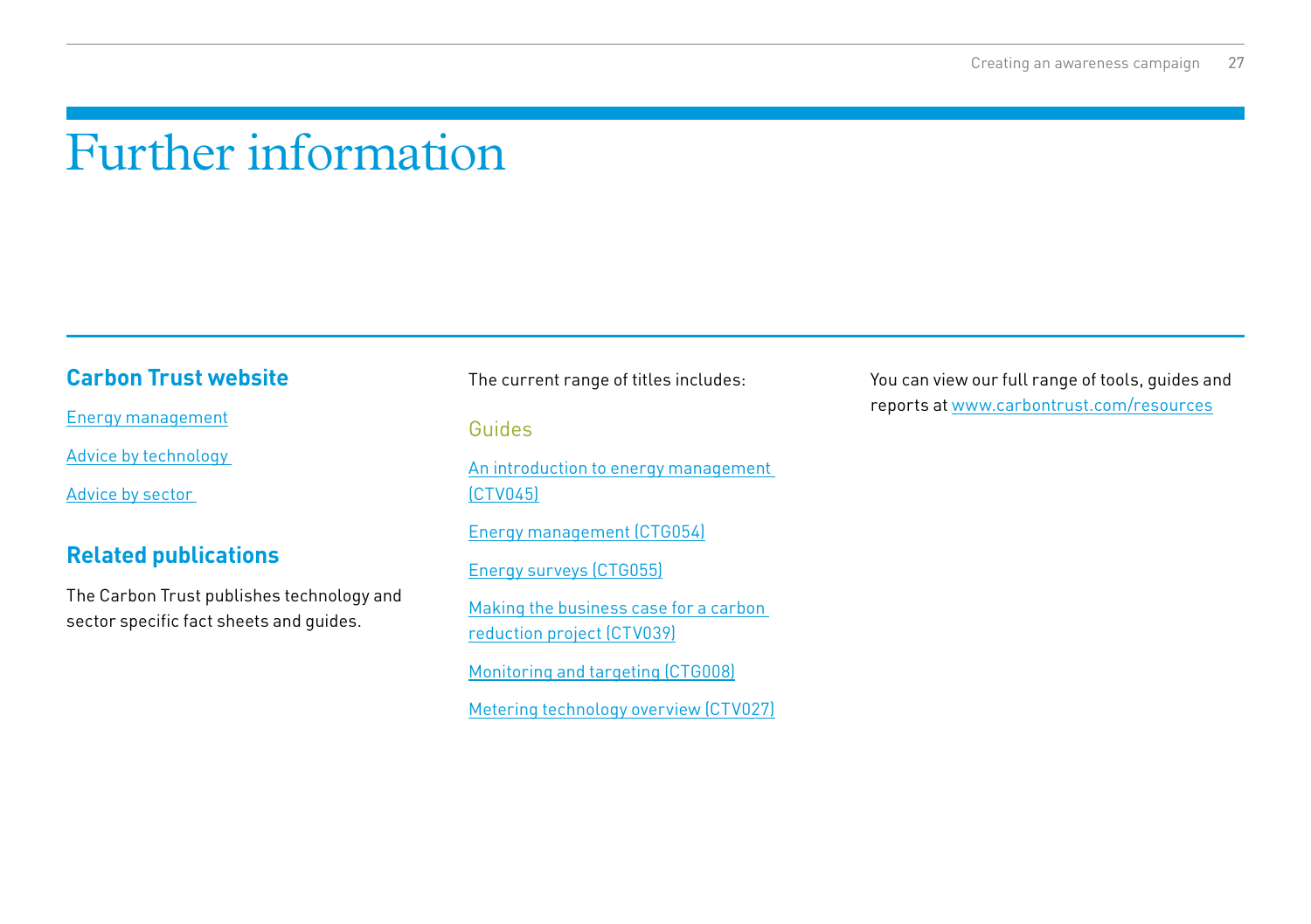# <span id="page-27-0"></span>Appendices

# **A. Walk around checklist**  [Download](http://www.carbontrust.com/media/436282/walk-round-checklist.pdf)

# **B. Questionnaire**

[Download](http://www.carbontrust.com/media/436286/questionnaire.pdf) and print this checklist to help with your regular walk arounds, which should ideally be conducted at various different times of the day.

Get your colleagues to complete this questionnaire to glean more information about current attitudes and awareness. Calculate the results in each section and record the percentages in the table on [page 8](#page-7-0).

| Walk-round checklist                                                                  |                   |                                        |
|---------------------------------------------------------------------------------------|-------------------|----------------------------------------|
|                                                                                       |                   |                                        |
|                                                                                       |                   |                                        |
|                                                                                       |                   |                                        |
| Note photocopy this check on                                                          |                   |                                        |
| Date of energy wall-round                                                             |                   |                                        |
|                                                                                       |                   |                                        |
| Hosting                                                                               | <b>Contact II</b> | <b>National Artists</b><br>noodod? Y/N |
| Are there staff complaints about the temperature?                                     |                   |                                        |
| Have heaters boards been seniced in the Ltd 12 months?                                |                   |                                        |
| Are postable heaters being used?                                                      |                   |                                        |
| Are heaters and air conditioning units operating in the same spece?                   |                   |                                        |
| If her water is provided, is it being wasted (such as dripping taps, or baking ampli- |                   |                                        |
| Do all areas have the same heating requirements?                                      |                   |                                        |
| Is the room thornorist working and set to the correct temperature?                    |                   |                                        |
| Are the timers weeking and on the carrect settings?                                   |                   |                                        |
| Any other heating control ( working and on the cannot rettings)                       |                   |                                        |
| Are these stella story, is found of substant or beaters?                              |                   |                                        |
| How are extractor farm controlled (e.g. in tourist)?                                  |                   |                                        |
| Are windows and doors open when heating or air conditioning is ce?                    |                   |                                        |
| Are there any cost draughts canning from windows or doors?                            |                   |                                        |
| Ughting                                                                               |                   |                                        |
| Are eights switched off iif develops sufficient hopes not in use/?                    |                   |                                        |
| Are any old, large diameter it 5 inched fluorescent tubes statin use?                 |                   |                                        |
| Are Lamps, fittings and rooflights crean?                                             |                   |                                        |
| Are traditional tungutan light backs stall in use?                                    |                   |                                        |
| An light syliches arranged conveniently and labelled?                                 |                   |                                        |
| Cedaron has not the best the period of the present                                    |                   |                                        |
| <b>Arthur Alling</b>                                                                  |                   |                                        |
| Have companies got bugs in energy seving features - and are they activated?           |                   |                                        |
| An computers oft on oversight?                                                        |                   |                                        |
| Any monitors and fans synthed off when not in yor?                                    |                   |                                        |
| Are photocopiers inceted in air conditioned areas?                                    |                   |                                        |
| Are printers and pheteopolers left on everticate's weekends?                          |                   |                                        |
| Are vending machines/water capacity left on all the time?                             |                   |                                        |
| a the factory/warehouse                                                               |                   |                                        |
|                                                                                       |                   |                                        |

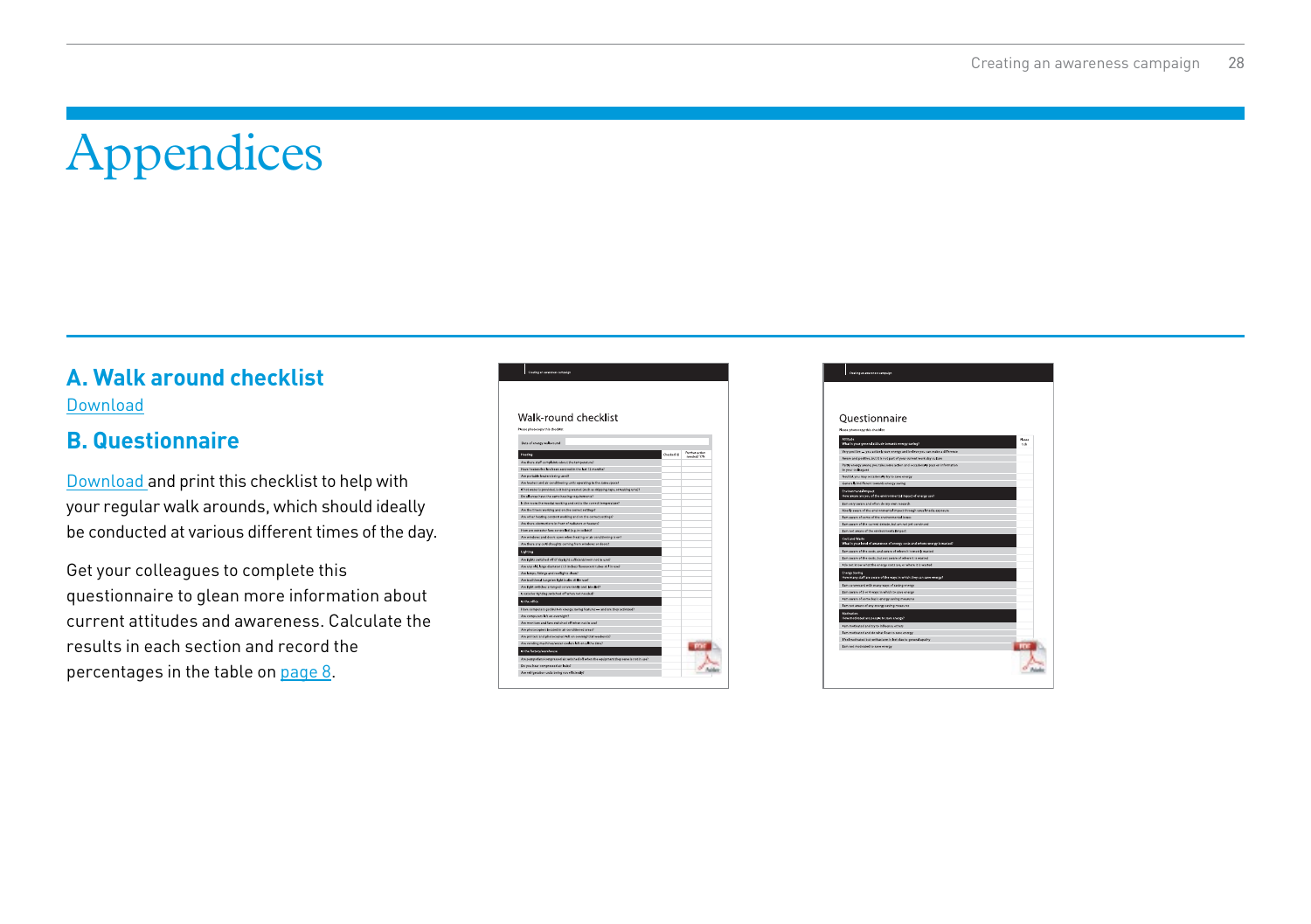# Go online to get more

The Carbon Trust provides a range of tools, services and information to help you implement energy and carbon saving measures, no matter what your level of experience.

# **Carbon Trust Empower**

 Help employees play a part in achieving energy and carbon savings for your organisation with our interactive employee engagement tool.

[www.carbontrust.co](http://www.carbontrust.com/empower)m/empower

#### **Case studies**

 Our clients case studies show that it's often easier and less expensive than you might think to bring about real change. [www.carbontrust.com/](http://www.carbontrust.com/our-clients)our-clients

# **Tools, guides and reports**

 Free publications and tools for energy saving across range of sectors and technologies.

[www.c](http://www.carbontrust.com/resources)arbontrust.com/resources

# **Carbon Trust Green Business Directory**

 Looking to install energy efficient or renewable energy technology? Find your ideal supplier in our directory of Carbon Trust accredited businessess and technologies.

[www.carbontrust.com/](http://www.carbontrust.com/greenbusinessdirectory) [greenbusinessdirectory](http://www.carbontrust.com/greenbusinessdirectory)

# **Energy Efficiency Financing**

 Investing in energy efficient equipment makes sound business and environmental sense, especially with the easy, affordable and flexible Energy Efficiency Financing scheme brought to you by Carbon Trust Implementation and Siemens Financial Services.

[www.energyefficiencyfinancing.co.uk](http://www.energyefficiencyfinancing.co.uk)